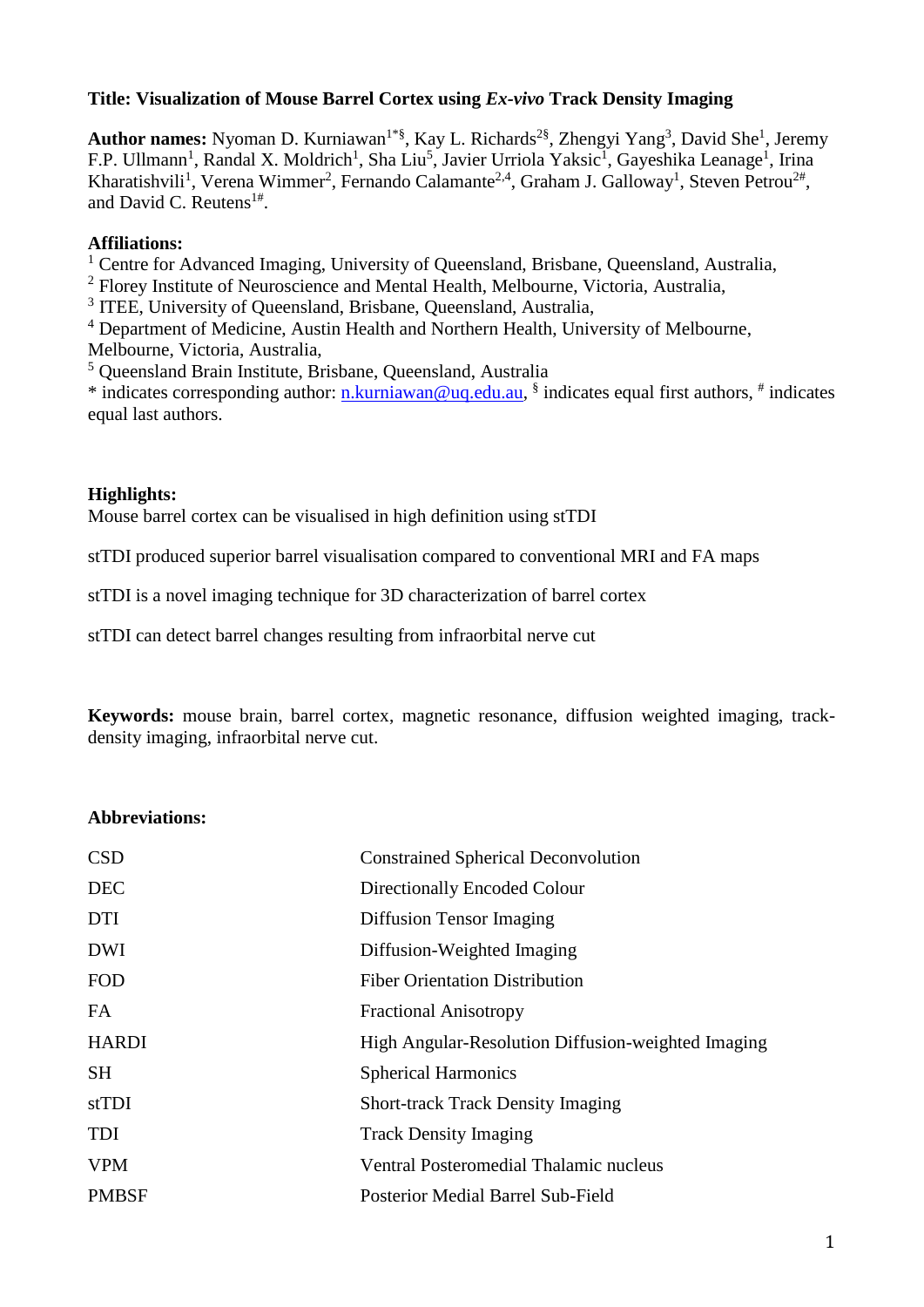## **Abstract:**

We describe the visualization of the barrel cortex of the primary somatosensory area (S1) of *ex vivo* adult mouse brain with short-tracks Track Density Imaging (stTDI). stTDI produced much higher definition of barrel structures than conventional fractional anisotropy (FA), directionally-encoded color FA maps, spin-echo  $T_1$ -,  $T_2$ - and gradient echo  $T_1/T_2$ \*-weighted imaging. 3D high angular resolution diffusion imaging (HARDI) data were acquired at 48 micron isotropic resolution for a (3 mm)<sup>3</sup> block of cortex containing the barrel field and reconstructed using stTDI at 10 micron isotropic resolution. HARDI data were also acquired at 100 micron isotropic resolution to image the whole brain and reconstructed using stTDI at 20 micron isotropic resolution. The 10 micron resolution stTDI maps showed exceptionally clear delineation of barrel structures. Individual barrels could also be distinguished in the 20 micron stTDI maps but the septa separating the individual barrels appeared thicker compared to the 10 micron maps, indicating that the ability of stTDI to produce high quality structural delineation is dependent upon acquisition resolution. Close homology was observed between the barrel structure delineated using stTDI and reconstructed histological data from the same samples. **stTDI** also detects barrel deletions in the posterior medial barrel sub-field in mice with infraorbital nerve cuts. The results demonstrate that stTDI is a novel imaging technique that enables three-dimensional characterization of complex structures such as the barrels in S1, and provides an important complementary non-invasive imaging tool for studying synaptic connectivity, development and plasticity of the sensory system.

## **1. Introduction:**

The arrangement of whisker follicles on the rodent snout is highly conserved and can be mapped precisely onto the cytoarchitectural barrel fields located in the primary somatosensory (S1) cortex [\(Woolsey and Van der Loos, 1970\)](#page-14-0). Whiskers actively move at high frequency and are thought to have a similar function to the human fingertips for sensing surface texture [\(Petersen, 2007\)](#page-13-0). Functional and anatomical mapping studies have established that each whisker makes a preferential connection to a single barrel [\(Grinvald and Hildesheim, 2004;](#page-13-1) [Simons and Woolsey, 1979;](#page-13-2) [Welker,](#page-13-3)  [1976\)](#page-13-3). In rodents, the large barrel field, referred to as the posterior medial barrel sub-field (PMBSF), barrels are arranged topographically in 5 rows (A-E) with 5 arcs (1-5). The crosssectional area of PMBSF is approximately  $1mm^2$ , which is 40% of the total barrel field area. In cross-section the principal axes of the largest barrels in the PMBSF (B1, C1) are approximately 170 and 380m. The stereotypical organization of the barrel field provides an important anatomical reference used to study synaptic connectivity, development, and plasticity of the sensory system [\(Daw et al., 2007;](#page-12-0) [Petersen, 2007\)](#page-13-0).

Currently, the barrel field is visualized using optical imaging methods involving immunohistological staining for choline acetyltransferase (ChAT), glucose transporter-2, the 5HTT serotonin transporter or cytochrome oxidase C [\(Gonzalo-Ruiz et al., 1995;](#page-13-4) [Land and Simons, 1985;](#page-13-5) [Voutsinos-Porche et al., 2003\)](#page-13-6). While immunohistochemical methods produce clear barrel delineation, processing techniques involve sectioning or removal of the cortex from the whole brain followed by pressure flattening prior to vibratome sectioning. The loss of cortical curvature and tissue distortion not only renders three-dimensional volumetric reconstruction challenging, but affected the accuracy measurements of individual barrels column angles [\(Egger et al., 2012\)](#page-12-1). More recently 3D auto-fluorescence optical imaging has been used [\(Gleave et al., 2012\)](#page-12-2). Autofluorescence methods are non-destructive but involve dehydration of the sample in ethanol resulting in significant artifacts from inhomogeneous tissue shrinkage.

Magnetic Resonance Imaging (MRI) has also been employed to visualize the barrel cortex. Using *in vivo* blood-oxygenation level dependent functional MRI (BOLD fMRI), the low-resolution structure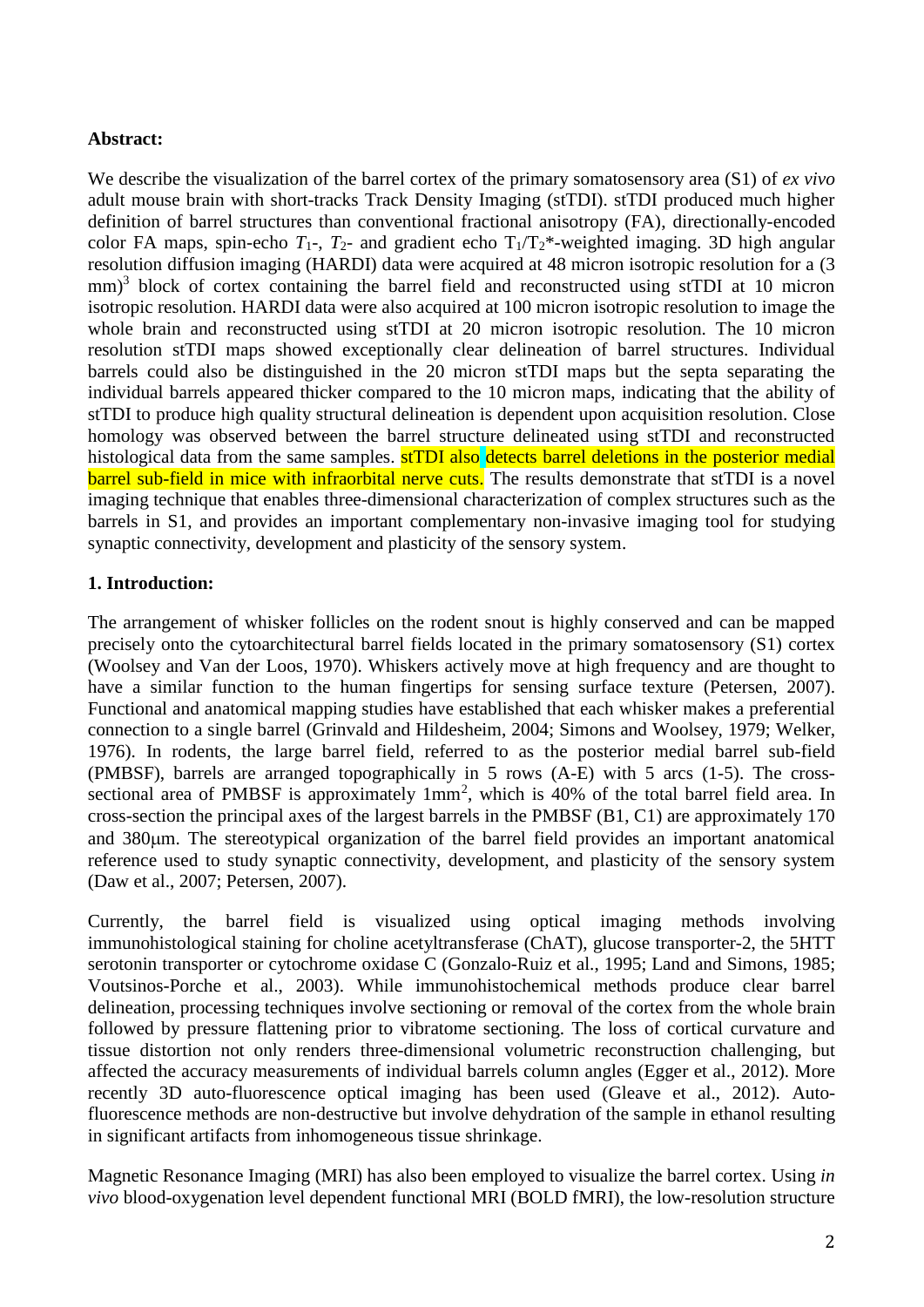of the barrel cortex has been indirectly visualized during whisker electrical stimulation through signal changes in the microvasculature surrounding each barrel column [\(Yu et al., 2012\)](#page-14-1). *Ex-vivo* MRI has been used to reveal brain microstructure [\(Dorr et al., 2008;](#page-12-3) [Ma et al., 2005;](#page-13-7) [Ullmann et al.,](#page-13-8)  [2012\)](#page-13-8), however, observation of individual barrels in the barrel cortex have not been reported.

Recently, a new super-resolution track-density imaging (TDI) technique was developed to increase the spatial resolution of reconstructed images significantly beyond the acquired MRI resolution. The technique provides very high anatomical contrast based on anatomical connectivity [\(Calamante](#page-12-4)  [et al., 2010\)](#page-12-4). It entails the application of constrained spherical deconvolution (CSD) to high angular resolution diffusion imaging (HARDI) data [\(Tournier et al., 2007\)](#page-13-9) followed by the generation of a large number of streamlines using whole brain probabilistic fiber-tracking. The intensity of TDI maps corresponds to the number of streamlines that are present within each high-resolution grid element (the voxel of the super-resolution map). To increase the contrast in *ex-vivo* C57BL/6J mouse brain diffusion imaging, Calamante et al. [\(Calamante et al., 2012b\)](#page-12-5) introduced TDI maps using short tracks instead of full-length streamlines. Short tracks TDI (stTDI) maps have the advantage of reducing saturation within structures with a high-density of long tracks (such as the corpus callosum and the internal capsule). Structures with shorter streamlines within grey matter, such as the molecular layer of the hippocampus, are more clearly visualized with stTDI [\(Calamante](#page-12-5)  [et al., 2012b\)](#page-12-5). In directional encoded color stTDI (DEC stTDI), the directionality of the tracks within the grid is also color-mapped using the standard red-green-blue convention.

In this study, we compared stTDI with conventional diffusion tensor analysis and  $T_1$ ,  $T_2$  and  $T_2^*$ weighted imaging methods to visualize the stereotypical architecture of the barrel cortex. Images were compared to histological data from the same animal by registering the MRI scans with 3D reconstructions of tissue sections in which the barrel field was visualized using virus-mediated fluorescence labeling. Finally, we tested the sensitivity of stTDI to detect changes in the barrel field resulting from infraorbital nerve cut.

# **2. Materials and Methods:**

# *2.1 Sample preparation*

Twelve-week old adult C57BL/6J mice were anaesthetized and perfused with 4% paraformaldehyde containing  $0.5 \text{m}$  Magnevist<sup>®</sup>. The brains were removed from the skull and placed in PBS containing  $0.5 \text{mM}$  Magnevist<sup>®</sup> for 4 days. The samples were imaged using perfluoroether Fomblin Y06/06 solution medium (Solvay Solexis, Italy). All mice were housed and handled in accordance with Queensland Animal Care and Protection Act 2001 and the current NHMRC Australian Code of Practice for the Care and Use of Animals for Scientific Purposes (UQ animal ethics approval CAI/375/10/NHMRC/NF and Florey Institute of Neuroscience and Mental Health AEC 10-090). MRI data were acquired on a 16.4T scanner (Bruker Biospin) using previously published protocols [\(Moldrich et al., 2010\)](#page-13-10).

# *2.2 Ex-vivo MRI*

Whole brain *ex vivo* MRI datasets were acquired using a 15mm SAW volume coil (M2M Imaging, Australia). (1) HARDI data were acquired using a 3D diffusion-weighted spin-echo sequence with the parameters TE/TR=  $22.8/400$ ms, 100 $\mu$ m isotropic resolution, 30 uniformly distributed DW directions,  $b=5000$ s/mm<sup>2</sup>,  $\delta/\Delta=2.5/12.5$ ms, NEX=1 with an acquisition time ~32hrs (n=7) or with 1.5 zero-fill Fourier encoding acceleration (partial FT) in the phase dimensions to shorten the acquisition time to  $\sim$ 15h (n=5). Fourier transformations were performed with the resolution of the k-space data being increased by 50% to 66 $\mu$ m isotropic resolution to reduce the interpolation error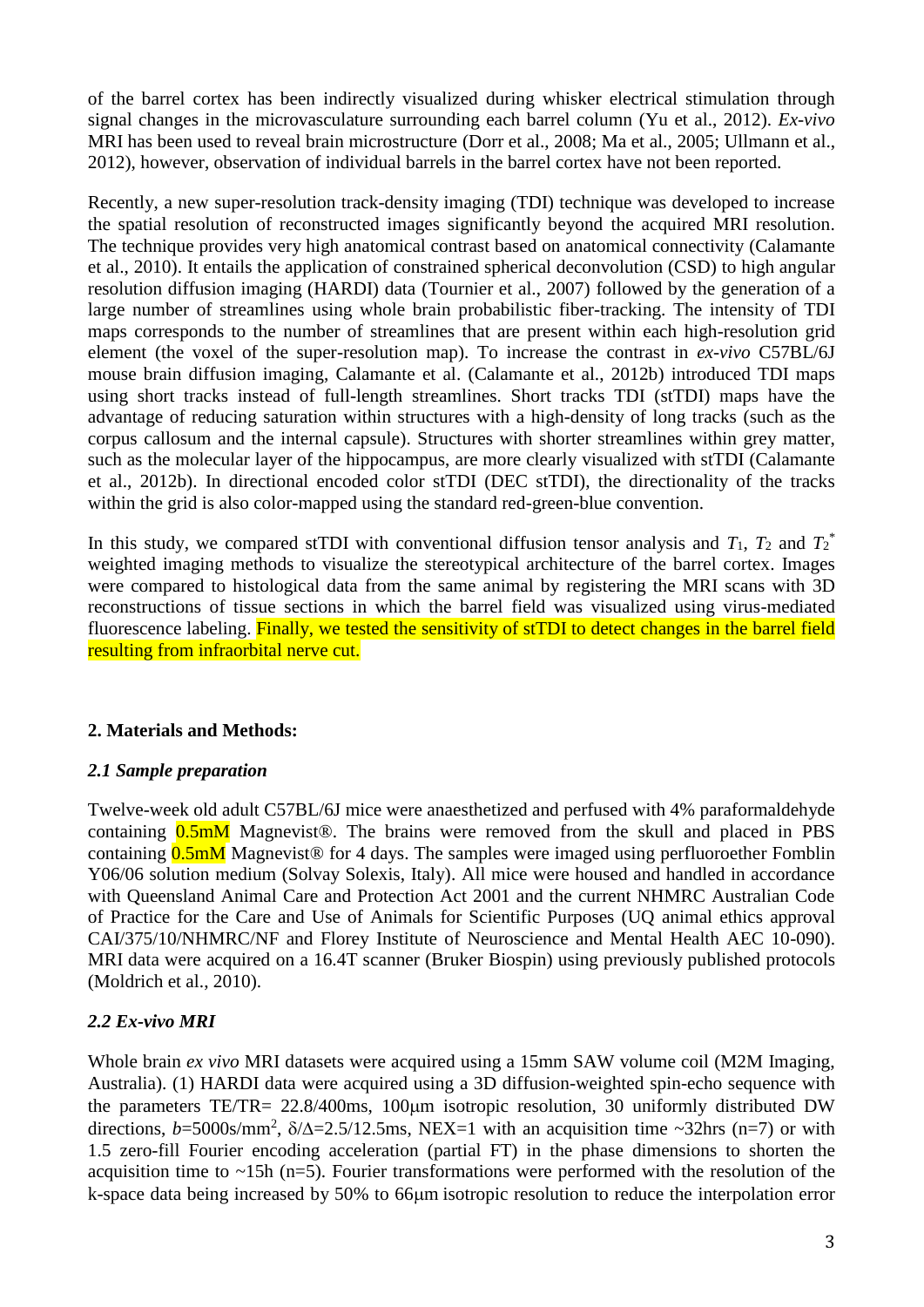in estimating the fiber orientation distribution (FOD) coefficient used in fiber-tracking [\(Tournier et](#page-13-11)  [al., 2012\)](#page-13-11). (2) Conventional  $T_1/T_2^*$ -weighted anatomical images were acquired using a 3D GE sequence with TR/TE/FA= 50ms/12ms/30°, 82 KHz spectral bandwidth, 4 excitations with an acquisition time of ~2.5h to produce images at 30µm isotropic resolution.

The images described above were compared with the 30 $\mu$ m resolution 3D  $T_1/T_2^*$ -weighted GE data (n=18) used to construct the average model for the Australian Mouse Brain Mapping Consortium C57BL/6J atlas [\(Johnson et al., 2010;](#page-13-12) [Ullmann et al., 2012\)](#page-13-8). Prior to scanning, these brains were incubated for 4 days in 0.5 mM Magnevist®. The average model was created by a recursive nonlinear hierarchical fitting strategy and nonlinear transformation of the images in the Waxholm stereotaxic coordinate space [\(Johnson et al., 2010\)](#page-13-12) and interpolated to create a model with 15  $\mu$ m<sup>3</sup> isotropic voxels.

To optimize specimen preparation for barrel visualization using 3D GE, a further 10 adult mouse brains were also imaged at Magnevist® concentrations of 0.5, 1.0 and 2.5 mM with incubation times of 1 and 4 weeks using the imaging parameters described above.  $\overline{A}$  set of sequences were additionally tested on whole brain ex-vivo samples to assess the potential of conventional MRI methods for barrel visualization: (1) 3D  $T_1/T_2^*$ -weighted GE at 30 $\mu$ m isotropic resolution with TE=20ms, NEX=12 (15.5h) and TE=12ms, NEX=8, acquisition time =13h. (2)  $T_1$ -weighted 3D spin-echo (SE) at 50 km isotropic resolution with TR/TE=  $400/11$  ms, NEX 1, acquisition time = 4h. (3)  $T_2$ -weighted 3D SE both at 50 km isotropic resolution with TR/TE= 1000/35 ms, NEX=2, acquisition time = 13h. (4)  $T_2$ -weighted 3D fast spin-echo (FSE) both at 50 $\mu$ m isotropic resolution with TR/TE=  $1000/35$  ms, RARE acceleration factor 4, NEX 4, acquisition time = 3h.

### *2.3 Ultra-high resolution cortical slab imaging*

A (3mm) 3 block of fixed adult brain tissue containing the barrel field in one hemisphere was cut to fit into a 5mm SAW coil (M2M Imaging, Australia). The acquisition included: (1) HARDI dataset using 3D DWI-SE with the parameters  $TE/TR = 22.8/400$ ms, 48 $\mu$ m isotropic resolution, 30 uniformly distributed DW directions,  $\delta/\Delta = 2.5/12.5$ ms,  $b = 5000$ s/mm<sup>2</sup>, NEX=2 with the acquisition time of  $\sim$ 22h. (2) a HARDI dataset with identical parameters apart from 100 $\mu$ m isotropic resolution, NEX=1 and an acquisition time of ~5h. The k-space resolutions were not increased prior to Fourier transform in these HARDI datasets. (3) 3D GE with the parameters TR/TE/FA= 50ms/12ms/30°, NEX=4, 10 $\mu$ m isotropic resolution, with an acquisition time of  $\sim$ 2.5h with 1.3 factor of zero-fill Fourier encoding accelerations in the phase-encoded dimensions.

### *2.4 Diffusion parametric image reconstructions and fiber-tracking*

Diffusion Tensor Imaging (DTI) parametric maps (FA, directional-encoded colour FA and apparent diffusion coefficient (ADC) maps) and the modelling for multiple fiber orientations were performed using the tensor and the CSD modules of the program MRtrix 0.2.10 [\(Tournier et al., 2007;](#page-13-9) [Tournier et al., 2012\)](#page-13-11).

DECst-TDI maps were generated as previously described [\(Calamante et al., 2012b\)](#page-12-5), based on the probabilistic fiber-tracking results. First, the model for multiple fiber orientations was created using CSD with maximum harmonic order (*lmax*) of 6 [\(Tournier et al., 2004\)](#page-13-13). We also included the CSD real ReY $(m,l)$  and imaginary ImY $(m,l)$  coefficient images for image analysis because at certain specific spherical harmonic order (*l*) and phase variation (*m*), they showed remarkable barrel contrasts.

Probabilistic fiber-tracking was performed using the following parameters: step-size=1/10 voxelsize, curvature= 45 degrees, and the track length between 2 and 10 times voxel size. The initial FOD threshold was 0.1 and fiber-tracking was terminated if the track exited the brain or if the FOD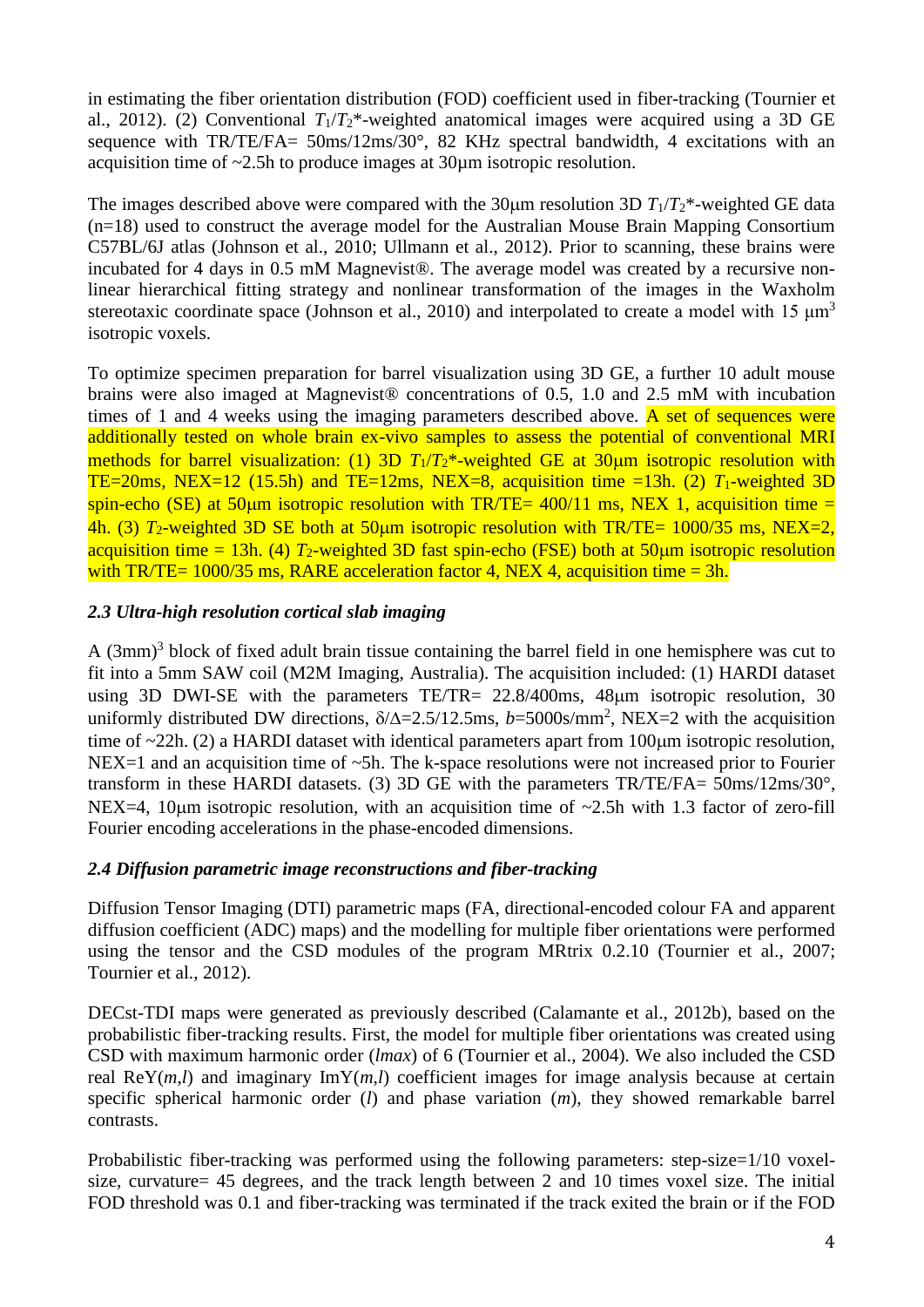amplitude was less than 0.01. To minimize the computational load for fiber-tracking, an additional volume mask with the dimensions of 3.96×10.56×5.28mm was created to cover the cortical area. This is possible with stTDI because tracks are only propagated for a short distance, and therefore tracks from outside this volume mask make a limited contribution to stTDI intensity.

To examine the effects of the number of tracks on visualization of cortical barrels, probabilistic fiber-tracking with 10 million tracks was performed 10 times for each masked brain dataset and stTDI maps were generated and averaged. This process is similar to generation of stTDI map using 100 million tracks, but less demanding to the computing hardware. To account for the effects of variations in the number of fibers in particular structures on the apparent noise level of stTDI maps, for each set of 10 stTDI maps, the variation map (standard deviation / mean) was calculated at each voxel. To test the effect of resolution, 65 million tracks were generated for the cortical slab data acquired at the two resolutions. stTDI and DEC stTDI maps were generated with a grid-size of 0.1 or 0.2 times of the in-plane resolution of the acquired image. The intensity unit of the stTDI map is expressed as the number of tracks per cubic grid-size.

To visualize the barrel cortex, the whole brain images were viewed in a transverse orientation (sections in a dorsal-ventral direction) and tilted along the rostral-caudal axis by 35**°-**55**°**, depending on the position of the brain in the scanner, and along the medial-lateral axis by 25**°**.

# *2.5 Comparison of barrel visualisation*

To determine the clarity of barrel visualization from various image types and resolutions, the resulting MR images were rated by 8 researchers experienced in mouse brain imaging using a visual analog rating scale. They were all blinded to the image types, acquisition methods and TDI gridresolutions. For each analysis, randomized 2D images in the optimal plane to visualize barrels were presented to the researchers to rate. Initially, a histology image showing barrel structure of the same brain (Section 2.6) was presented as a benchmark of maximum barrel image quality. The following tests were performed on these sets of images: (1) To test the effect of image types, GE, b0, ADC, ImY(*2*,*1*), ReY(*2*,*1*), FA-colour, FA which were compared to an average stTDI map of a single whole-brain sample. (2) To test the effect of full K-space vs. partial Fourier acquisitions on the quality of barrel definition, 10 of each acquisition type (20 in total) were compared using randomized barrel images. (3) To test the effect of the resolution of the raw HARDI data and the grid resolution to create stTDI maps, a series of 4 (raw/stTDI) images with  $100/20 \mu m$ ,  $100/10 \mu m$ ,  $48/20\mu$ m,  $48/10\mu$ m resolutions from a single 5mm cortical slab were compared. For these tasks, the researchers were asked to indicate a rating on a visual analog scale. Marking on the scale (0-6) indicated what the researcher thought of the image when compared to a histological image of the barrel field. A rating of 6 being the benchmark of image comparison. Examples of the images presented to the researchers are provided in Supplementary Figure 1.

For comparisons (1) and (3), the Kruskal-Wallis test was used with subsequent post-hoc multiple comparisons using Dunn's test. Comparison (2) was performed using the unpaired t-test with Welch's correction. All statistical analyses were performed using the program GraphPad Prism 5.0 (GraphPad Software inc., La Jolla, CA, USA).

# *2.6 Fluorescent labeling of barrel cortex*

An adeno-associated virus expressing the tandem dimer (td) Tomato, a red fluorescent protein was injected into the ventral posteromedial thalamic nucleus (VPM) to label barrels in the somatosensory cortex, as previously described in rat [\(Wimmer et al., 2010\)](#page-14-2). After labelling, mice were perfusion-fixed and MRI data were acquired as described above. The brains were then stored at  $4^{\circ}$ C in  $1 \times$  PBS with 0.05% sodium azide until histological processing.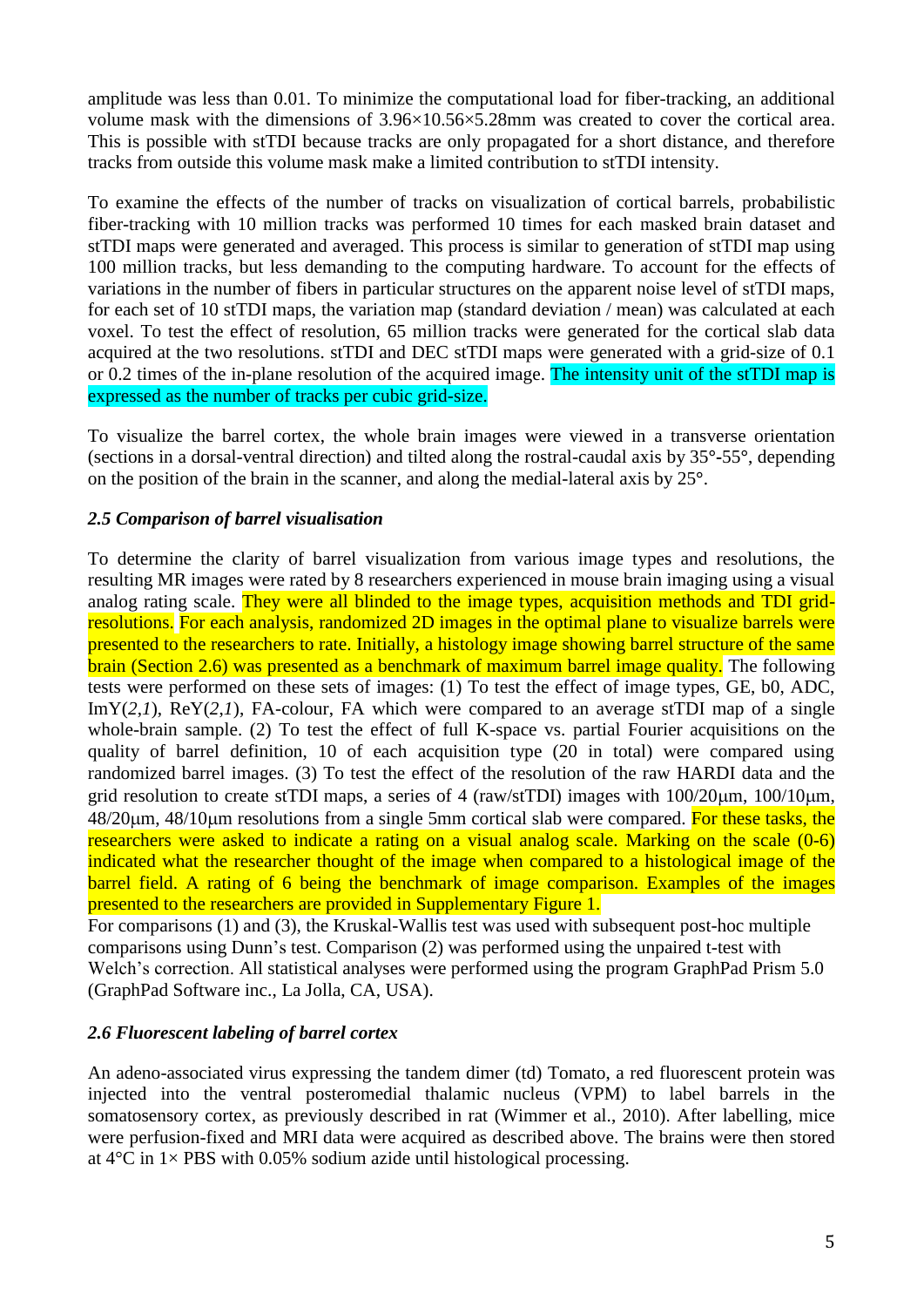Brain samples (n=2) were placed inside a specifically designed holder to enable 40μm thick sections of the cortical slab to be obtained tangential to the barrels using a vibratome (VT 1000S, Leica Microsystems GmbH, Wetzlar, Germany). Sections were then mounted on charged glass slides (Superfrost Plus) and coverslipped with Fluorescence Mounting Medium (Dako Denmark A/S, Glostrup, Denmark). The mounted sections were examined on an epifluorescence microscope (Axio Imager 2, Carl Zeiss Microscopy GmbH, Jena, Germany) under the settings for 594 emission (Ex λ: 590nm; Em λ: 617nm), using an EC Plan-NeoFluar 5X objective (Carl Zeiss). Highresolution images with 1.29x1.29 $\mu$ m in-plane resolution were obtained using a monochromatic CCD camera (AxioCam HRm, Zeiss) attached to the microscope.

#### *2.7 Registration of histological slices to TDI maps*

A MRI-guided histology reconstruction method developed in our laboratory [\(Yang et al., 2012\)](#page-14-3) was adapted to stack the digitized sections into a histological volume and to register it to the MRI data. The histological data comprised 10 epifluorescence sections, resampled to the same voxel size as the stTDI volume. To facilitate intensity-based registration, stTDI intensity values were inverted before registration. Landmark-based registration was first performed in MIPAV (http://mipav.cit.nih.gov/) to account for large differences in the orientation and field of view of the two datasets. Rigid and affine registrations were performed in sequence in MatLab® (MathWorks, Natick, MA). The corresponding stTDI slices registered to the histological sections are shown in Supplementary Figure S2.

We measured the Euclidean distances between two barrel centres shown by the stTDI method in comparison to barrels visualized using virus mediated fluorescent protein expression. Barrel centres were determined in stTDI map by first displaying the plane containing the barrel in an oblique orientation such that this plane displayed the largest area of the PBMSF. Subsequently, the longest axis of the barrel was searched and the centre of the barrel was then determined by finding the point that produced the longest orthogonal axis to the septum. The Euclidean distance between two barrels was measured from these centre points. The Euclidean distances between C1-D1, C1-E1, C1-C2, and D1-D2 were calculated for the right barrel cortex from three  $20\mu m$  resolution stTDI maps of the whole brain datasets and from corresponding fluorescent labelled histological specimens of the same brain sample.

## *2.8. Assessment of changes in barrel conformation following infraorbital nerve cut*

To assess the potential of stTDI to detect changes in the barrel cortex formation, unilateral infraorbital (whisker) nerve cuts (n=3) were performed with C57BL/6J mice at age postnatal day 2 (P2). In this procedure, the barrels on the left hemisphere (contralateral to the nerve cut site) would be affected and the ipsilateral barrels could be used as the control [\(Waite and Cragg, 1982\)](#page-13-14). Mouse pups were anaesthetized by hypothermia and the right infraorbital nerve was exposed and transected by making an incision just behind the whisker pad. The wound was closed with Vetbond (3M). After the operation, the pups were revived and returned to their dams. At P30, ex-vivo fixed brains were prepared using PFA fixation (Section 2.1) and incubated with 0.5 mM Magnevist<sup>®</sup> over 4 days. The samples were imaged using 15h  $100 \mu m$  HARDI and 2.5h 30  $\mu m$  3D GE (Section 2.2) and processed using stTDI (Section 2.4).

Post MRI, the brains were dissected and flattened between two slides placed approximately 1mm apart and fixed in 4% PFA in PBS at 4°C for 1-2 weeks. Following fixation, the flattened cortices were sectioned using a vibrating microtome (Leica Biosystems VT1100s, Nussloch, Germany) at 50μm thickness. Sections were then mounted onto gelatin-coated slides, air-dried and re-fixed for 15 minutes in 4% PFA in PBS. After brief rinsing with PBS, sections were blocked for 2 hours in PBS blocking solution containing 10% normal goat serum (Vector Laboratories, CA) and 0.2% Triton X-100 (Sigma-Aldrich Australia). Subsequently, they were incubated overnight at room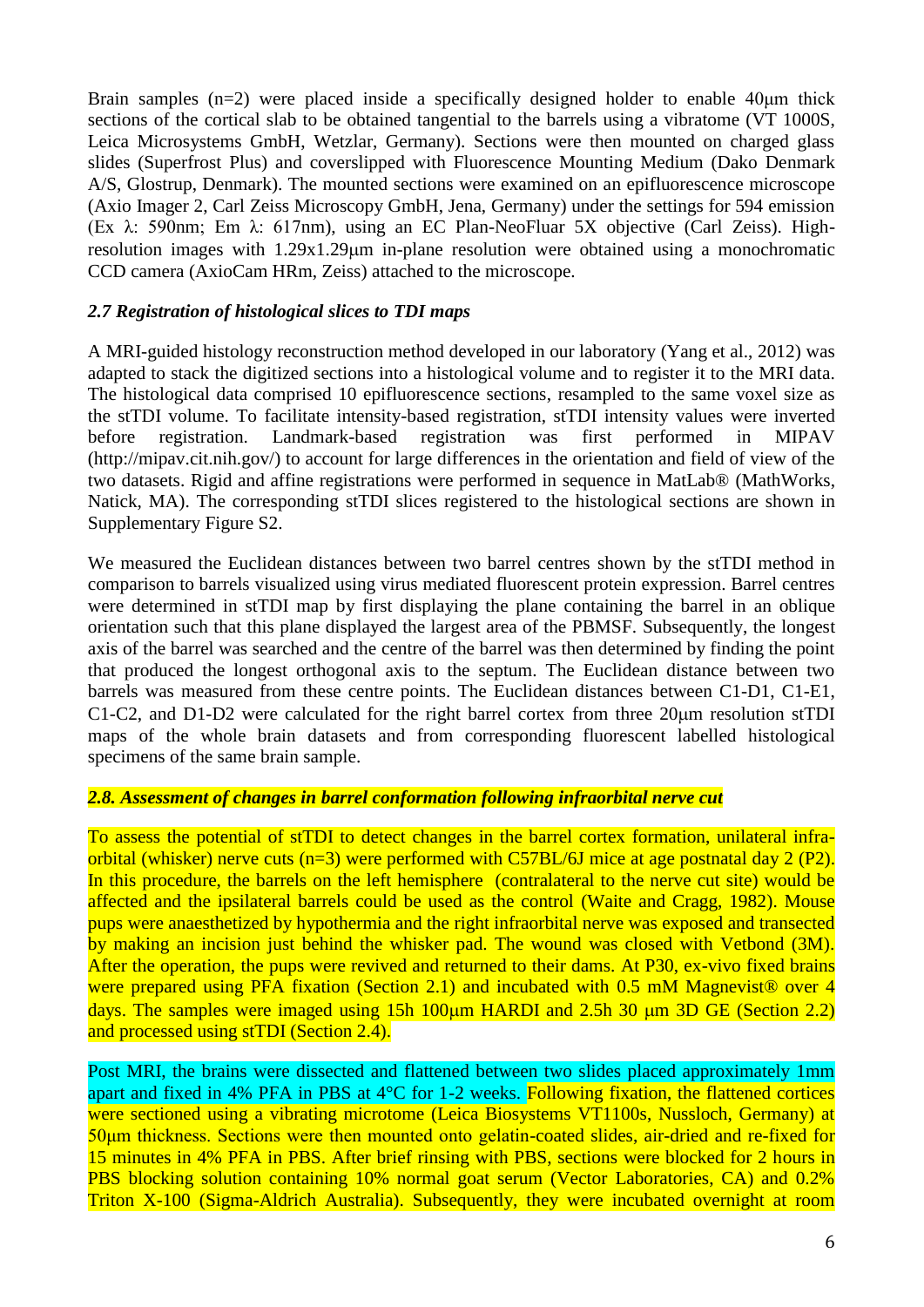temperature in anti-vesicular glutamate transporter 2 **(**VGLUT2) primary antibody (1:750; Synaptic Systems GmBH, Göttingen, Germany) diluted in the blocking solution. After washing in PBS for  $4 \times 20$  minutes, sections were incubated for 3 hours in goat-anti-rabbit IgG (Alexafluor 555, 1:500; Invitrogen Life Technologies, Mulgrave, Australia). After the desired staining was achieved, sections were counterstained with DAPI (Invitrogen) and washed with PBS for  $3 \times 10$  minutes before coverslipped with ProLong<sup>®</sup> Gold Antifade Reagent (Invitrogen). Fluorescence images were acquired using a 20 x 0.8 NA Plan-apochromat objective on a V-slide slide-scanning microscope with Metafer 4 software (Metasystems, Heidelberg, Germany). Slide images were viewed and analyzed using Imaris 7.5 (Bitplane, CT, USA).

PMBSF areas shown by stTDI and VGLUT2 immunofluorescence were compared between the two hemispheres to assess barrel changes resulting from the nerve cut.

#### **3. Results:**

#### *3.1 Lack of visualization of the barrel structures using 3D GE, SE and FSE images*

3D GE images of the samples prepared using Magnevist® concentrations at 0.5 mM (Figure 1A, B) and 2.5 mM (Figure 1C, D) and incubation times of 1 week (Figure 1A, C) and 1 month (Figure 1B, D) could not produce consistent enhanced visualization of the cortical barrel structures. These structures were also invisible in individual brains used to generate the Australian Mouse Brain Mapping Consortium (**AMBMC**) adult C57BL/6J mouse brain model [\(Ullmann et al., 2012\)](#page-13-8). Although signal to noise and contrast improvement from averaging 18 brains to create the 15μm minimum deformation atlas have enhanced visualization of structures such as the thalamic nuclei and cortical layers, which were initially indistinguishable in the individual brains, barrel structures could not be visualised on the minimum deformation atlas (Figure 1 E).

3D GE, SE and FSE images at 50 km resolution with  $T_1/T_2^*$ -,  $T_1$  and  $T_2$ -weightings, repetitive excitations and long acquisition times (up to 15.5h) created datasets with higher SNR compared to the 100um HARDI data, but still did not reveal barrel structures. The 2D slices corresponding to layer IV of the barrel cortex area and the acquisition parameters from these long acquisitions are shown in Supplementary Figure S3.

#### *3.2 Visualization of the barrel structure using stTDI*

The ability to visualize barrel structures was examined after each processing step in stTDI map reconstruction. Examination of the spherical harmonic coefficient images associated with each spherical harmonic order ( $l = 0, 2, 4, 6$ ) and phase variation factor ( $0 \le m \le l$ ) showed that the barrel structures were not visible at *l*=0 (Figure 2C) but become recognized at *l*=2 and *m*=1, albeit with low spatial resolution (Figure 2E, G). By comparison, the contrast between barrels and surrounding cortex in FA images was less uniform (Figure 2B). Barrel structures were not clearly observed in ADC and eigenvalue maps (data not shown). Compared to the CSD coefficients, barrels could be distinguished much more clearly on DEC stTDI and stTDI maps (Figure 3A, B). The stTDI maps also produce better barrel visualization than the FA and colour FA maps (Figure 3C, D). In stTDI maps, individual barrels were hypointense (stTDI map intensity 54.08±7.02; mean±standard deviation) compared to the surrounding septa (93.17±9.73), reflecting a lower number of shortlength streamlines in the barrels compared to the surrounding tissue.

Comparison between image types (Figure 4A) indicated that the barrels were least clearly visualized on the GE, b0 and ADC, whereas CSD  $ImY(2,1)$ , ReY(2,1), FA, and FA-colour maps were rated with intermediate clarity.  $ImY(2,1)$  and stTDI map were both rated significantly better than GE, b0 and ADC barrel visualization. The ratings, however, varied widely between observers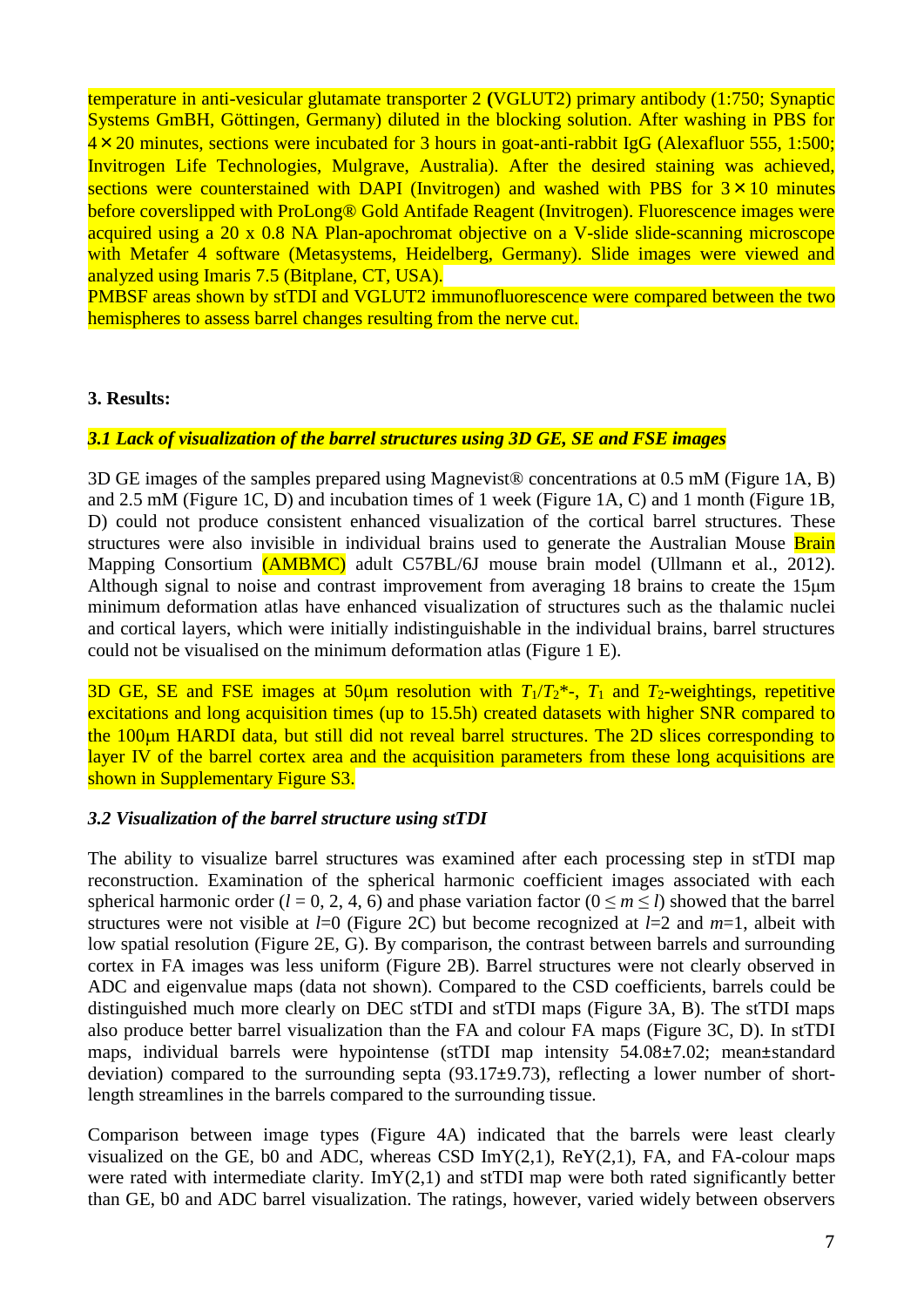for  $ImY(2,1)$ ,  $ReY(2,1)$ ,  $FA$  and  $FA$ -color maps, indicating significant ambiguity in determining the barrel structures. Non-parametric statistical test confirmed the vast improvement in barrel visualization using stTDI compared to ReY(2,1), FA, and FA-colour maps. Additionally, the stTDI maps from full K-space acquisition data appeared to have small but significant improvement for the quality of the barrel definition over those reconstructed from partial Fourier acceleration (Figure 4B). These barrel images can be seen in Supplementary Figure S1 Task 3.

### *3.3 Impact of acquired diffusion MRI resolution on stTDI delineation of the barrel structure*

Comparison of TDI maps from the cortical slab generated from 100 and 48μm isotropic resolution data showed the critical influence of acquisition resolution on the quality of stTDI maps. stTDI maps reconstructed at 10μm resolution using HARDI data acquired at 48μm (Figure 5D) produced superior barrel maps compared to those generated from 100μm data (Figure 5A, B). The results of the visual ratings suggest that there was no significant improvement in barrel visualization from processing the 100μm HARDI data at 10μm versus 20μm grid resolution (Figure 4C), and no significant improvement for barrel visualization was detected from the 48μm HARDI data at 10μm versus 20μm grid resolution despite improved consistency between raters. The visualization of the barrel structures on ultra-high resolution stTDI (Figure 6B, C) was also superior to high-resolution conventional FA maps (Figure 6A, E, F) and ultra-high resolution GE images (Figure 6D).

It should be also noted that the super-resolution step was important to achieve good visualization, particularly for the 100<sub>u</sub>m resolution HARDI data, given that this acquired resolution is low compared to the barrels. The improvements with super-resolution are illustrated in Supplementary Figure S4, where sTDI maps *without* super-resolution (i.e. at the native acquired resolution) and *with* super-resolution are shown. The barrels can be visualized more clearly with super-resolution; in particular, the barrels can be barely resolved using sTDI without super-resolution for the 100μm HARDI.

# *3.4 Effect of number of tracks in visualization of barrel structures*

Improved contrast between the barrels and the surrounding cortex was observed in the averaged  $20\mu$ m stTDI maps (Figure 7A, D, E, H, I) compared to the individual stTDI maps (Figure 7 panels 1-9). In the individual maps, the average standard deviation of the intensity of the barrel was approximately 7.4±1 (Figure 7B). This was reduced by 46% to 3.9±0.8 in the averaged 10 stTDI maps, and a similar level of reduction to the average standard deviation was also observed for the septa. On the other hand, the mean intensities of the barrel and the septa were unchanged upon averaging.

The variation map calculated from ten individual stTDI runs (Figure 7C, G, K) shows that the individual barrels have small stTDI variations  $(0.13\pm0.03)$ , which is comparable to other grey matter structures such as the CA1-3 hippocampus  $(0.13\pm0.04)$  and dentate gyrus  $(0.15\pm0.03)$ . These results indicate that with increasing number of tracks, the barrel structures have lower regional TDI map intensity variability, and thus can be confidently determined at a similar level to the other brain structures.

### *3.5 Barrel identification: Validation of stTDI with histological images*

To facilitate sectioning of the brain in the tangential plane for 3D reconstruction, the barrel cortex was cut in a specifically designed holder (Figure 8A). Our objective was to help reduce distortion/stretching in the histological slices, which result from flattening of the cortical slab prior to sectioning. Initial trials to reconstruct 3D histology volume using slice-by-slice rigid body registration produced poor results due to the absence of landmarks in somatosensory cortex. This registration method produced a curved barrel column with in-plane rotations of the barrel field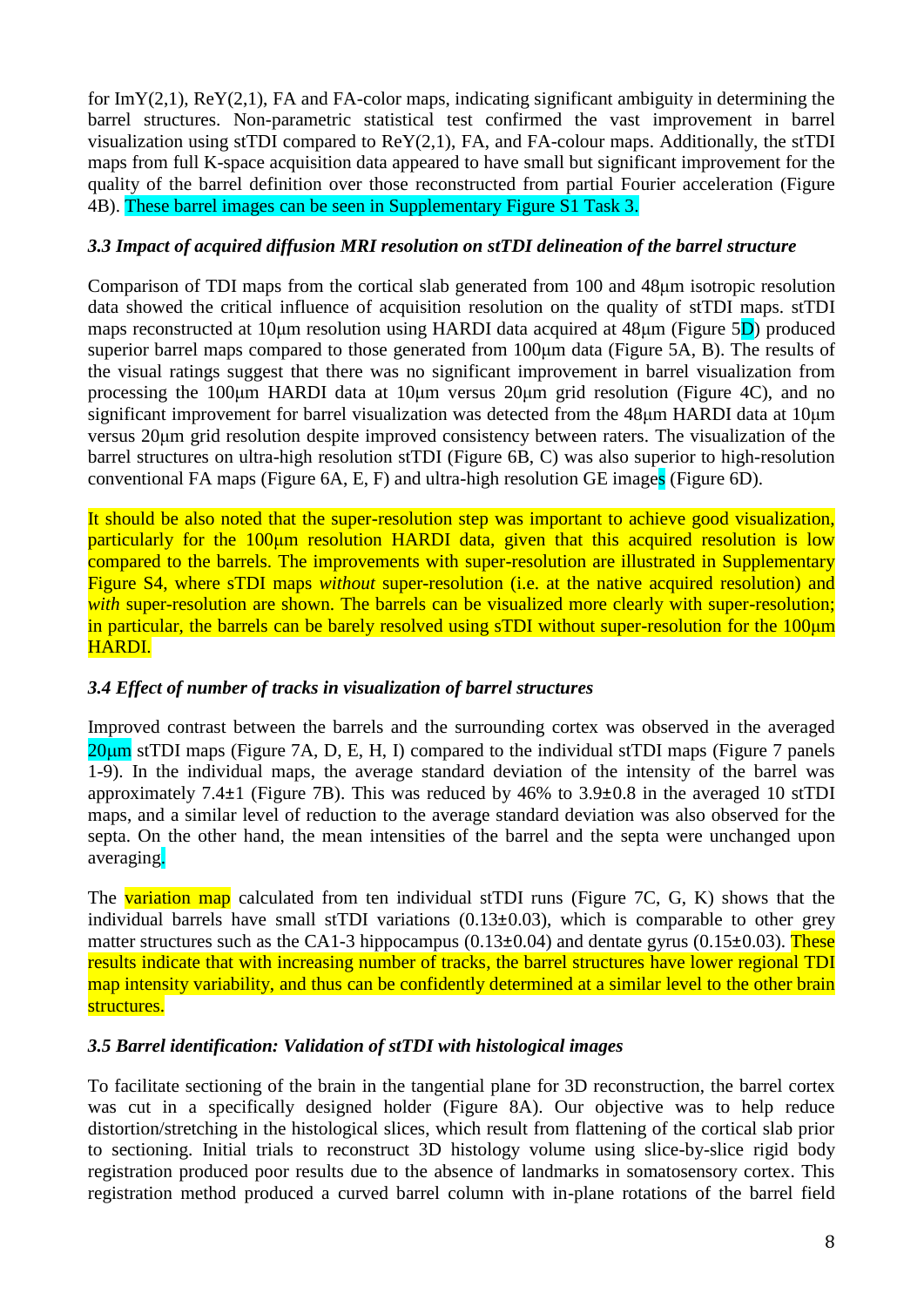(result not shown). The 3D volume reconstruction was remarkably improved when the registration used the landmarks set from the 20 $\mu$ m stTDI maps of the masked whole brain HARDI data (Supplementary Figure S2). The result of 3D volumetric PMBSF delineations from stTDI map and the corresponding reconstructed histology volume is shown in Supplementary Video S5.

With reference to fluorescent histology images from the same animal, stTDI maps showed superior visualisation of the barrel compared to FA or FA colour maps (Figure 8B, C, D). The hyperintense staining of individual barrels in the fluorescence images fits well to individual barrels identified on stTDI images. However, the barrel pattern observed in the FA and colour FA maps had a significantly lower clarity and showed irregular patterns which did not match histological images. In FA maps, the size of the barrels was reduced and the septal regions were correspondingly enlarged rendering correlation with histology difficult.

The mean  $(\pm$  standard deviation) Euclidean distances for the right barrel cortex (n=3) between C1-D1, C1-E1, C1-C2, and D1-D2 for the 20 $\mu$ m stTDI map were 346  $\pm 29 \mu$ m, 590  $\pm 34 \mu$ m, 244  $\pm 9 \mu$ m and  $243 \pm 18$  $\mu$ m, respectively. Similar results were obtained from the fluorescence images of the same animals; they were  $362 \pm 16 \mu m$ ,  $589 \pm 8 \mu m$ ,  $224 \pm 19 \mu m$  and  $221 \pm 1 \mu m$ , respectively. Similar results were obtained from the best quality 10μm stTDI map of a different sample, with the distances of C1-D1=340um, C1-E1=640um, C1-C2=270um and D1-D2=210um.

Measurements in the PMBSF area using high-resolution fluorescent images showed that the widths of the septa range from 10-20m. Such measurements were difficult to reliably obtain from stTDI maps as they are in the limit (1-2 super-resolution voxels) of the image resolution.

#### *3.6 Changes in barrel conformation following infraorbital nerve cut*

Distinct changes in the barrel field post infra-orbital nerve cut could be detected using the stTDI method (Figure 9). In this experiment, barrel deletions were observed in PMBSF areas in rows A-C (sample 1, Figure 9E), and rows A-B (sample 2, Figure 9G). These observations matched with immunofluorescence staining for slices of the same samples using VGLUT2 antibody (Figure 9F, H). In comparison, the barrel field appeared unaffected ipsilateral to the nerve cut (control areas). Variability in the change to the barrel field observed in our samples may be due to incomplete transection or to partial repair following infraorbital nerve injury as regeneration of a large portion of the myelinated fibers (24-56%) has previously been observed in this experimental preparation [\(Waite and Cragg, 1982\)](#page-13-14). stTDI can detect distinct deletions of the barrels and highlights the application of stTDI to visualize brain plasticity in the barrel field.

#### **4. Discussion**

In this study, we found that visualization of barrels in the *ex-vivo* mouse brain is greatly enhanced with super-resolution stTDI compared to conventional FA maps, GE, b0 and ADC maps. Visualization was superior on 10μm stTDI maps from 48μm HARDI data compared to 10μm stTDI maps reconstructed from 100μm HARDI data. The barrels appeared smaller and the septa wider in the lower resolution HARDI data, indicating that the stTDI method is affected by the quality and the resolution of raw HARDI data. This is expected given that the smaller the acquired voxel size, the lower the partial volume effect, and therefore the easier it will be for fiber-tracking to resolve the barrels using diffusion information contained in the surrounding voxels. Finally, the barrel structure on stTDI corresponded well with reconstructed histology data, demonstrating the accuracy and sensitivity of the technique in identifying this structure.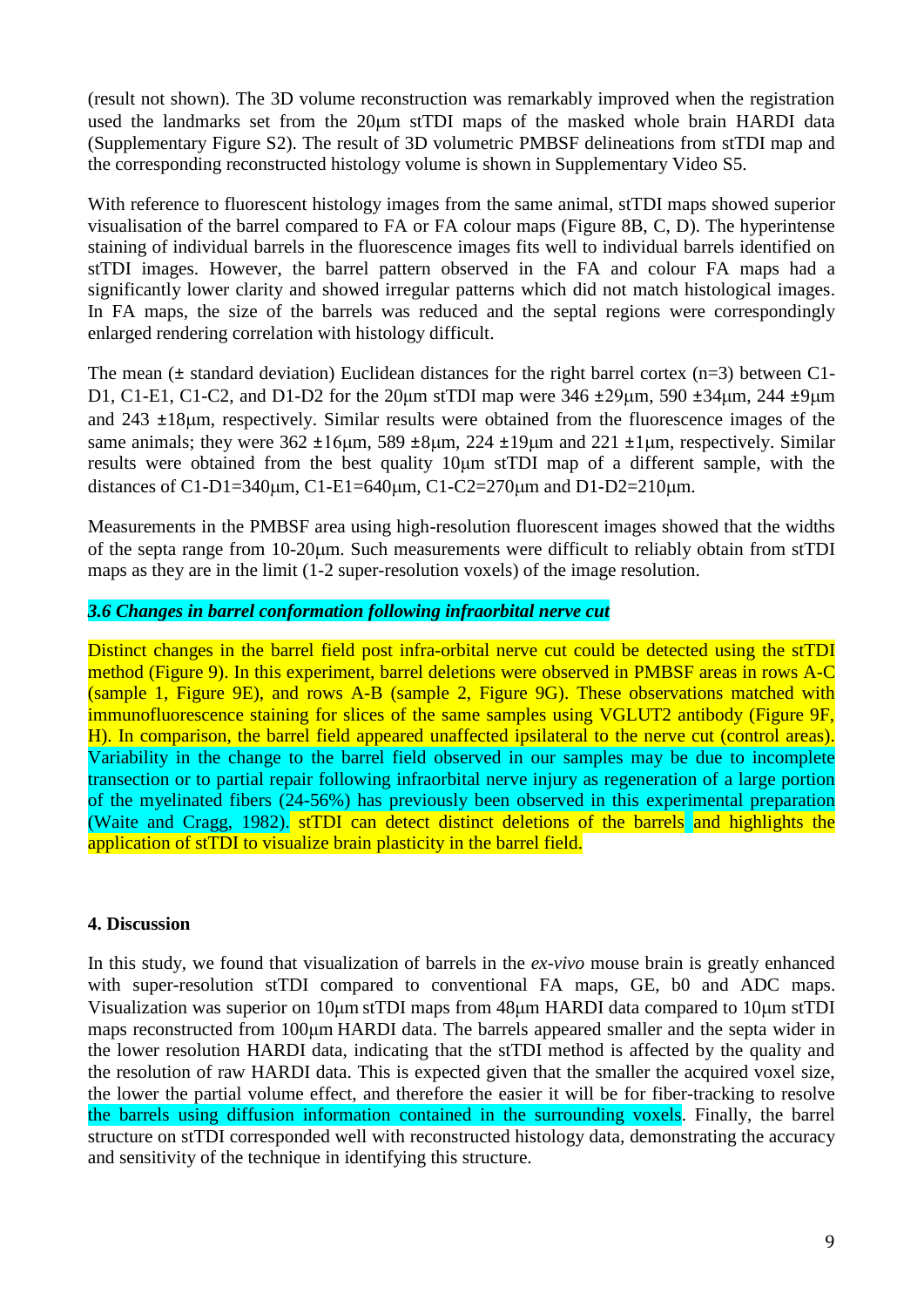Demarcation of cortical 'barrels' using diffusion imaging at such high spatial resolution is unprecedented, and provides an additional valuable mapping tool for comparisons across different mouse models of health and disease. Segmentation of barrels and septa can be used to define cortical and thalamic connectivity patterns [\(Petreanu et al., 2009;](#page-13-15) [Wimmer et al., 2010;](#page-14-2) [Woolsey](#page-14-0)  [and Van der Loos, 1970\)](#page-14-0). stTDI defined layer IV barrels may also be used to locate cortical columns, archetype circuits that represent the fundamental cortical elements [\(Kuljis, 1992;](#page-13-16) [Mountcastle, 1957;](#page-13-17) [Woolsey and Van der Loos, 1970\)](#page-14-0).

### *4.1. Ultra-high resolution diffusion MRI for mouse brain TDI.*

In human TDI studies, HARDI datasets are typically acquired with 2D diffusion-weighted echo planar imaging (EPI) at ~2-2.5mm isotropic resolution, using 60 diffusion encoding directions in ~10 minutes. Such datasets have been used to visualize white matter structures [\(Calamante et al.,](#page-12-6)  [2011;](#page-12-6) [Calamante et al., 2010;](#page-12-4) [Calamante et al., 2012c;](#page-12-7) [Cho et al., 2013\)](#page-12-8) and have also been applied to the identification of sub-cortical grey matter structures, such as in the thalamus [\(Calamante et al.,](#page-12-9)  [2012a\)](#page-12-9).

The use of TDI for mouse brains, however, has been limited to a single *ex-vivo* study [\(Calamante et](#page-12-5)  [al., 2012b\)](#page-12-5). High quality high spatial resolution HARDI is critical to resolve many of the very fine structures of the mouse brain. Compared to the 30-micron resolution anatomical  $T_1/T_2$ <sup>\*</sup> images, the 100-micron HARDI data have not only significantly lower spatial resolution (by 38 times) but also a longer acquisition time (by 3 times). **HARDI** data could be zero-filled prior to Fourier transformation to increase the accuracy for FOD spherical harmonics (SH) interpolation during fiber-tracking [\(Tournier et al., 2012\)](#page-13-11), but this does not increase the resolution of the acquired data.

In the present study, the long acquisition times for HARDI data was also due to the relatively large number of diffusion gradient directions (30 directions) required for sufficient angular resolution with processing CSD with *lmax*=6 (a minimum of 28 directions is required). These acquisition parameters were chosen to balance spatial resolution and signal-to-noise at high b-values to maintain high FOD angular resolution given a moderate number of acquired diffusion encoding directions. In contrast, when resolving multiple fiber populations within a voxel is not of interest, ultra-high spatial resolution diffusion tensor imaging of a whole mouse brain can be acquired at 43um isotropic resolution with small number of gradient directions  $(516)$  and low b-values  $(51500)$ s/mm<sup>2</sup>) in approximately 30h at 11.7 or 9.4T [\(Aggarwal et al., 2012;](#page-12-10) [Jiang and Johnson, 2010,](#page-13-18) [2011\)](#page-13-19).

At 16.4T, we found that high-resolution 3D DWI EPI suffered from image distortion. This presented difficulty in implementing 3D-DWI EPI to reduce the acquisition time [\(Aggarwal et al.,](#page-12-10) [2012;](#page-12-10) [D'Arceuil and de Crespigny, 2007\)](#page-12-11). A significant number of phase encoding segmentations were required to reduce the TE to bring the image quality to the same level of 3D DWI spin echo. The distortion problem would be exacerbated for *in vivo* imaging, where larger effects were observed in tissue boundaries and near air cavities with lengthy imaging time due to respiration gating to reduce motion artefacts.

# *4.2 The mouse barrel field is difficult to visualise using T1, T<sup>2</sup> and T<sup>2</sup> \* -weighted imaging*

The methodology for sample preparation and 3D high-resolution GE parameter imaging sequence used in this experiment is similar to that used to develop the AMBMC atlas [\(Ullmann et al., 2012\)](#page-13-8). However, in both cases and also at various contrast agent concentrations/incubation periods, the barrel structure could not be reliably visualised. The 15µm AMBMC model averaged from 18 samples did not provide improved barrel visibility, possibly due to the minimal contrast in the original individual data and normal inter-brain variability. Differences in perfusion fixation process such as buffer pressure, flow rate and the amount of fixative and contrast agent reaching the brain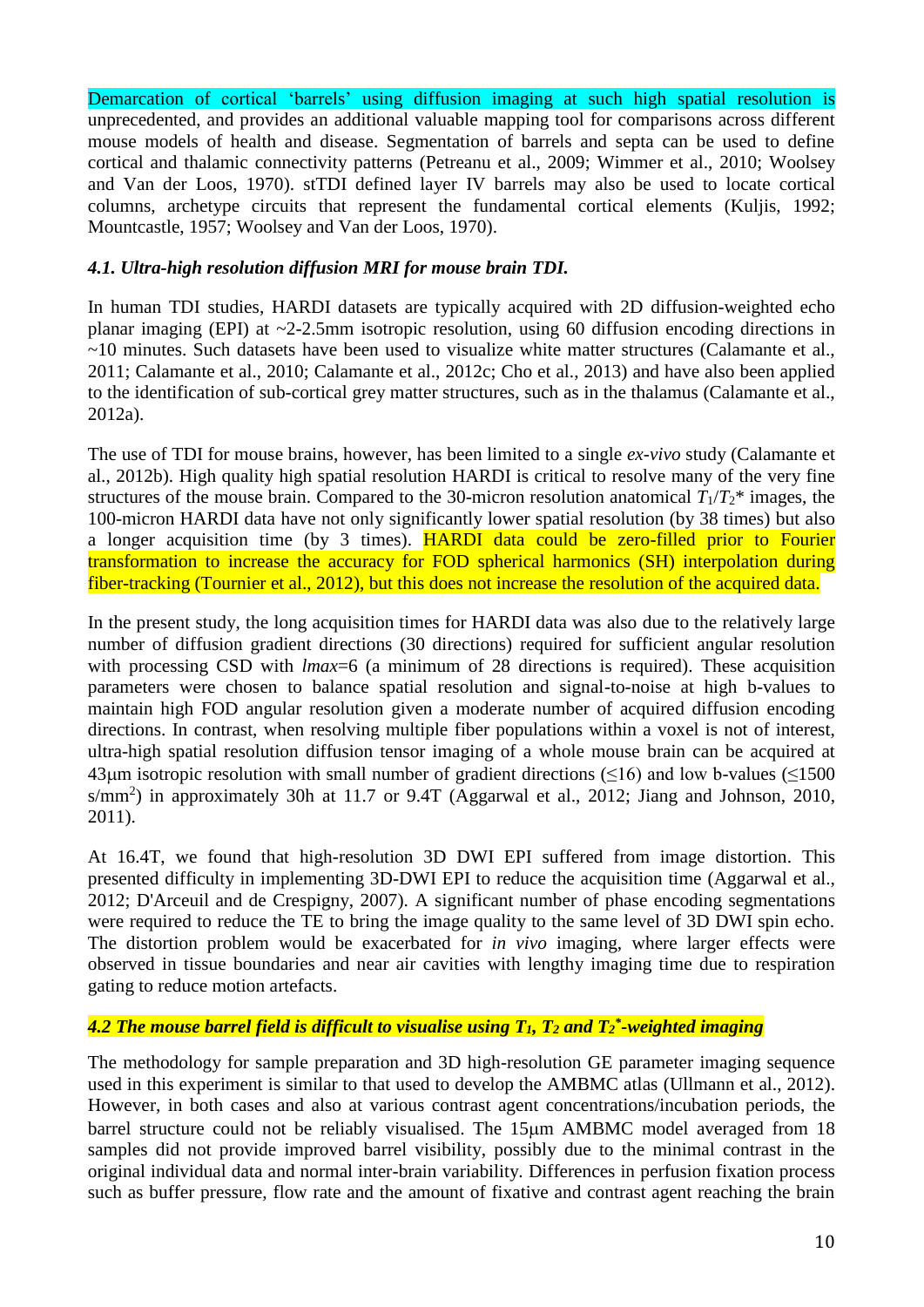has been described to significantly affect the tissue contrast observed by MRI [\(Cahill et al., 2012\)](#page-12-12). In addition, dilation of the cortical vessels during the fixation perfusion process has been reported to produce black spots in *T*1/*T*2\*-weighted GE images [\(Cleary et al., 2011\)](#page-12-13), obscuring the visualization of the barrel structures. Indeed, we observed similar problems in many of the samples acquired using this sequence. We have attempted to minimize these issues by delivering the same amount of anesthetics, volume and flow rate of the fixative. Nevertheless, we found that the resulting barrel contrasts were highly variable in our samples imaged using *T*1/*T*2\*-weighted GE sequence. The problems associated with capillary artefacts, however, were not visible in the final AMBMC minimum deformation atlas model, where variability was most likely removed by averaging during the model calculations [\(Ullmann et al., 2012\)](#page-13-8).

High-resolution images with variable  $T_1$ ,  $T_2$  and  $T_2^*$  weightings and longer acquisition times produced images with higher SNR but did not improve the contrast required to reveal individual barrel structures. These results were in contrast to HARDI acquisition, where 30 diffusion directions were sampled, which provided complex directional diffusion information for processing using CSD/TDI. This observation suggests that the barrel structures have distinct properties that can only be efficiently distinguished using diffusion-weighted imaging and TDI methods.

#### *4.3 Visualization of the barrel structure using stTDI map*

In contrast to  $T_1$ ,  $T_2$  and  $T_2^*$  imaging, we found that stTDI mapping was less impacted by perfusions and contrast agent concentrations, instead all brains produced excellent barrel visualizations. Compared to other conventional MRI methods tested in this paper, it appears that the combination of HARDI, CSD and the super-resolution stTDI methods are vital to produce the contrast needed to differentiate the dense afferent thalamo-cortical axonal projections/terminals in the barrel in comparison to the septum and surrounding tissue [\(Wimmer et al., 2010\)](#page-14-2). The barrel cortex is rich in crossing fibers that are made up of axons and dendritic arborizations arranged within the cortical layers; however local connectivity does not contain highly ordered myelinated axons. With a relatively large MRI voxel size compared to that of individual barrels, the partial volume effect is significant. On its own, HARDI when processed using DTI cannot reveal individual barrel structures due to significant partial volume effect between the barrels and the septa and the inability to resolve intra-voxel directionality; this area thus appears only with relatively low diffusion directionality (approximately isotropic). CSD was able to resolve this intra-voxel directionality, although the resulting FOD amplitudes were generally low. The CSD coefficient map itself, although it can reveal the barrel pattern to a certain degree, did not produce high quality barrel definition due to its limited spatial resolution. To exploit low FOD amplitude information, a large number of probabilistic streamlines need to be generated. The barrel centers have smaller FOD compared to the surrounding septal area and thus contain a smaller number of tracks. Highresolution stTDI grids were critical for mapping directionality information from surrounding voxels to reveal barrel structure.

stTDI maps were required to clearly delineate individual barrels, however there are variations in the apparent thickness of the septum depending on the raw acquisition and stTDI resolutions. The resolution of the 100um whole-brain HARDI datasets is much too large for the septa (10-20um), but marginally sufficient to cover the cross sections of the large barrels in PMBSF (200-300 $\mu$ m). This would result in significant partial-volume effects at the periphery compared to the centre of the barrels. In the DTI parametric maps, the quality of the FA maps was severely affected, where the barrel appearance was variable in intensity and shape and barrels were often difficult to identify. The super-resolution gridding applied in TDI can alleviate this problem to some degree. The centre of the barrels have the lowest number of streamlines and FOD compared to the surrounding tissue, resulting in hypointense regions in the stTDI maps. Compared to the  $10\mu m$  stTDI maps, the borders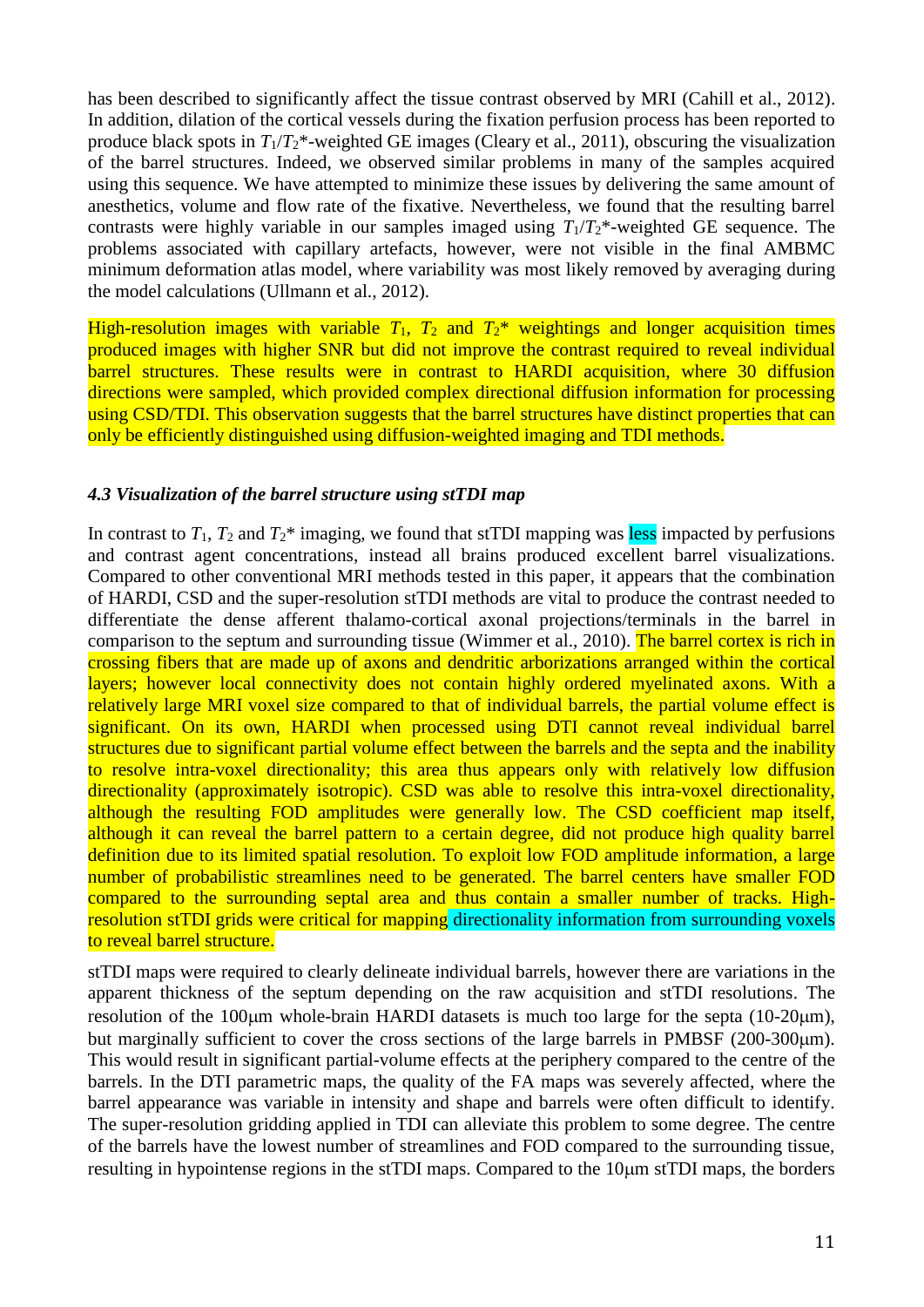of the septum appeared less sharp in the  $20\mu m$  stTDI maps and affecting the accuracy of barrel measurements.

#### *4.4 Validation of stTDI barrel field with histology*

This study used the methods of injection of adeno-associated virus expressing fluorescent protein specifically into the VPM [\(Wimmer et al., 2010\)](#page-14-2) and fluorescent immunohistochemistry using vGLUT2 antibody [\(Liguz-Lecznar and Skangiel-Kramska, 2007\)](#page-13-20) to label the barrel field. We observed that these methods have revealed the barrel structures much more clearly compared to alternative staining methods.

A recent study of barrel cytoarchitecture using 3D reconstruction of histology indicated that it was difficult to measure the barrel centre distances and volume accurately from such slices [\(Egger et al.,](#page-12-1)  [2012\)](#page-12-1), due to systematic errors from the curvatures of the cortex and low precision in histological slice preparation. Visualization of individual barrels using stTDI map avoids this problem, as intact brain or cortical slab can be imaged as a whole. Additionally, the barrel stTDI map can be used as a reference to reconstruct 3D histological volume to enable a more accurate measurement of the barrel structures.

#### *4.5 Consideration of using stTDI over histology for barrel visualization*

Given the intrinsic higher image resolution and clarity of histological images, better quality measurements such as barrel volumes, column angles and septum thickness can theoretically be obtained from well-reconstructed 3D histology compared to TDI. However, MRI does offer various important advantages over histology. The whole tissue structure can be preserved, so the data is acquired in a fully 3-dimensional way, and visualized in various orientations without tissue distortion from sectioning and flattening. Furthermore, the images are intrinsically co-registered to other image contrast available by MRI, as well as the ability to analyze from the same diffusion MRI data important aspects of white matter connectivity (for example long-range fiber-tracking between somatosensory pathways). Given the relatively low cost of overnight imaging at many MRI centers, the relatively long HARDI scanning is not a major limitation. It should be also noted that 3D reconstruction of the histological images without the aid of TDI resulted in incorrect geometry, where the barrel columns appeared flat (instead of following the curvature of the cortex) in the coronal plane (along the rostro-caudal axis), and were irregularly rotated transversely when viewed in the antero-posterior plane. With the aid of TDI, barrel histology image reconstruction becomes remarkably better defined and accurate, and this could be one key application of TDI to complement histology. To date, block face imaging to visualize the barrel cortex has not been validated and may present obstacles as barrel visualization requires antibody staining which is difficult to obtain using a whole brain preparation. The TDI technique therefore provides a very powerful (and arguably unique) MRI method to characterize the barrel structures, and complement the information available by histology.

**Conclusion:** This study is the first to show a robust visualization of the barrel fields in the mouse brain using MRI. 3D structure of the barrel fields can be clearly and reliably visualized using the super-resolution stTDI technique. These maps produced superior contrast compared to DTI parametric images and conventional MRI and provide a significant advance in our ability to map structural and functional changes in the somatosensory barrel cortex caused by genetic or acquired lesions.

**Acknowledgements** We are grateful to the National Health and Medical Research Council (NHMRC) of Australia, and the Australian Research Council (ARC) for their support. The Florey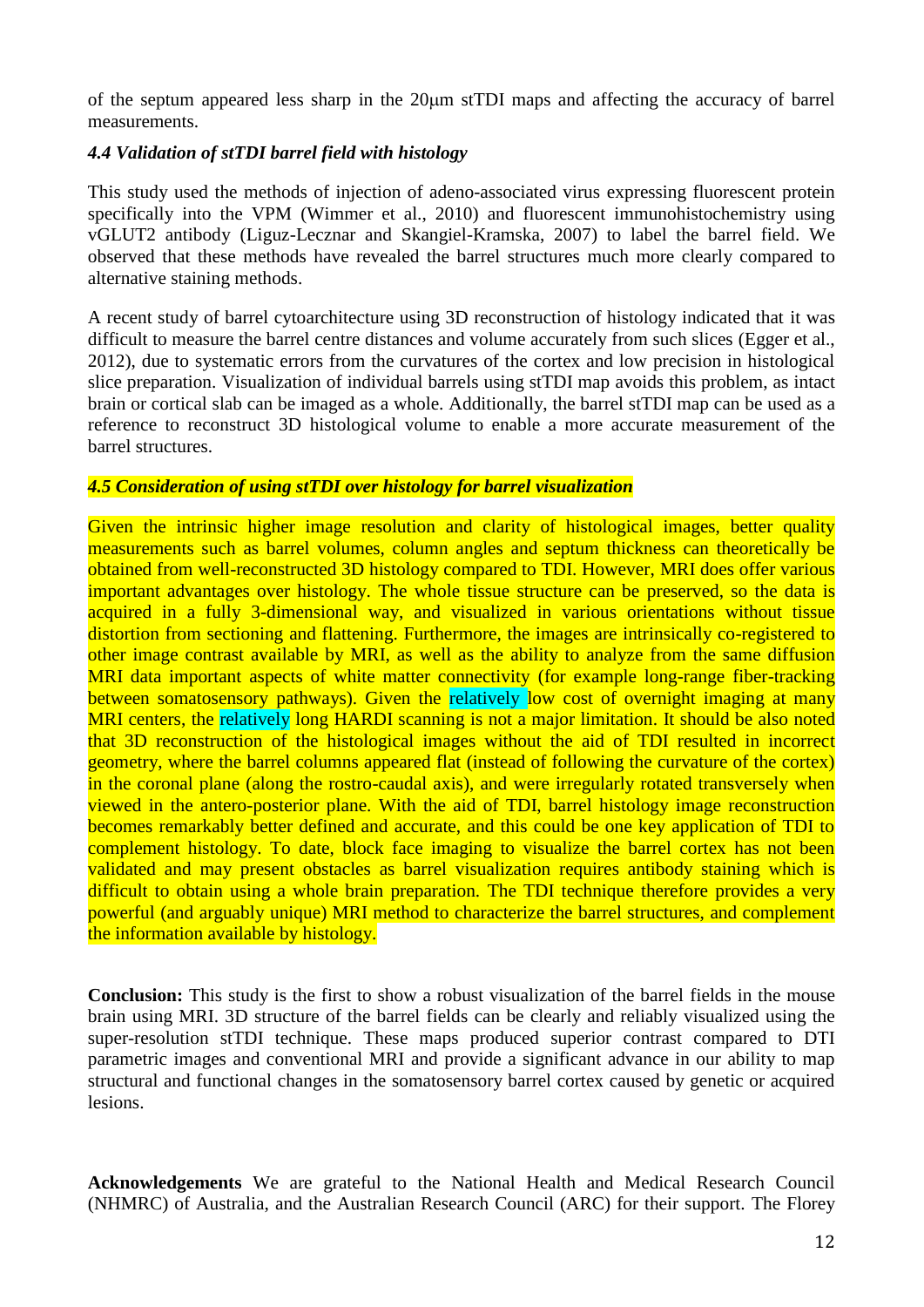Institute of Neuroscience and Mental Health is supported by Victorian State Government infrastructure funds. We thank the Queensland state government support for the operation of the 16.4T through the Queensland NMR Network. JUY was supported by the Chilean National Scholarship. We thank Prof. LJ Richards for critical reading of the manuscript and histology.

#### **5. Reference**

- <span id="page-12-10"></span>Aggarwal, M., Jones, M.V., Calabresi, P.A., Mori, S., Zhang, J., 2012. Probing mouse brain microstructure using oscillating gradient diffusion MRI. Magn Reson Med 67, 98-109.
- <span id="page-12-12"></span>Cahill, L.S., Laliberte, C.L., Ellegood, J., Spring, S., Gleave, J.A., Eede, M.C., Lerch, J.P., Henkelman, R.M., 2012. Preparation of fixed mouse brains for MRI. Neuroimage 60, 933-939.
- <span id="page-12-9"></span>Calamante, F., Oh, S.H., Tournier, J.D., Park, S.Y., Son, Y.D., Chung, J.Y., Chi, J.G., Jackson, G.D., Park, C.W., Kim, Y.B., Connelly, A., Cho, Z.H., 2012a. Super-resolution track-density imaging of thalamic substructures: Comparison with high-resolution anatomical magnetic resonance imaging at 7.0T. Hum Brain Mapp.
- <span id="page-12-6"></span>Calamante, F., Tournier, J.D., Heidemann, R.M., Anwander, A., Jackson, G.D., Connelly, A., 2011. Track density imaging (TDI): validation of super resolution property. Neuroimage 56, 1259-1266.
- <span id="page-12-4"></span>Calamante, F., Tournier, J.D., Jackson, G.D., Connelly, A., 2010. Track-density imaging (TDI): super-resolution white matter imaging using whole-brain track-density mapping. Neuroimage 53, 1233-1243.
- <span id="page-12-5"></span>Calamante, F., Tournier, J.D., Kurniawan, N.D., Yang, Z., Gyengesi, E., Galloway, G.J., Reutens, D.C., Connelly, A., 2012b. Super-resolution track-density imaging studies of mouse brain: comparison to histology. Neuroimage 59, 286-296.
- <span id="page-12-7"></span>Calamante, F., Tournier, J.D., Smith, R.E., Connelly, A., 2012c. A generalised framework for super-resolution track-weighted imaging. Neuroimage 59, 2494-2503.
- <span id="page-12-8"></span>Cho, Z.H., Calamante, F., Chi, J.G., 2013. 7.0 Tesla MRI Brain White Matter Atlas. Panmun Book Company; Seoul, South Korea.
- <span id="page-12-13"></span>Cleary, J.O., Wiseman, F.K., Norris, F.C., Price, A.N., Choy, M., Tybulewicz, V.L., Ordidge, R.J., Brandner, S., Fisher, E.M., Lythgoe, M.F., 2011. Structural correlates of active-staining following magnetic resonance microscopy in the mouse brain. Neuroimage 56, 974- 983.
- <span id="page-12-11"></span>D'Arceuil, H., de Crespigny, A., 2007. The effects of brain tissue decomposition on diffusion tensor imaging and tractography. Neuroimage 36, 64-68.
- <span id="page-12-0"></span>Daw, M.I., Ashby, M.C., Isaac, J.T., 2007. Coordinated developmental recruitment of latent fast spiking interneurons in layer IV barrel cortex. Nat Neurosci 10, 453-461.
- <span id="page-12-3"></span>Dorr, A.E., Lerch, J.P., Spring, S., Kabani, N., Henkelman, R.M., 2008. High resolution threedimensional brain atlas using an average magnetic resonance image of 40 adult C57Bl/6J mice. Neuroimage 42, 60-69.
- <span id="page-12-1"></span>Egger, R., Narayanan, R.T., Helmstaedter, M., de Kock, C.P., Oberlaender, M., 2012. 3D Reconstruction and Standardization of the Rat Vibrissal Cortex for Precise Registration of Single Neuron Morphology. PLoS Comput Biol 8, e1002837.
- <span id="page-12-2"></span>Gleave, J.A., Wong, M.D., Dazai, J., Altaf, M., Henkelman, R.M., Lerch, J.P., Nieman, B.J., 2012. Neuroanatomical phenotyping of the mouse brain with three-dimensional autofluorescence imaging. Physiol Genomics 44, 778-785.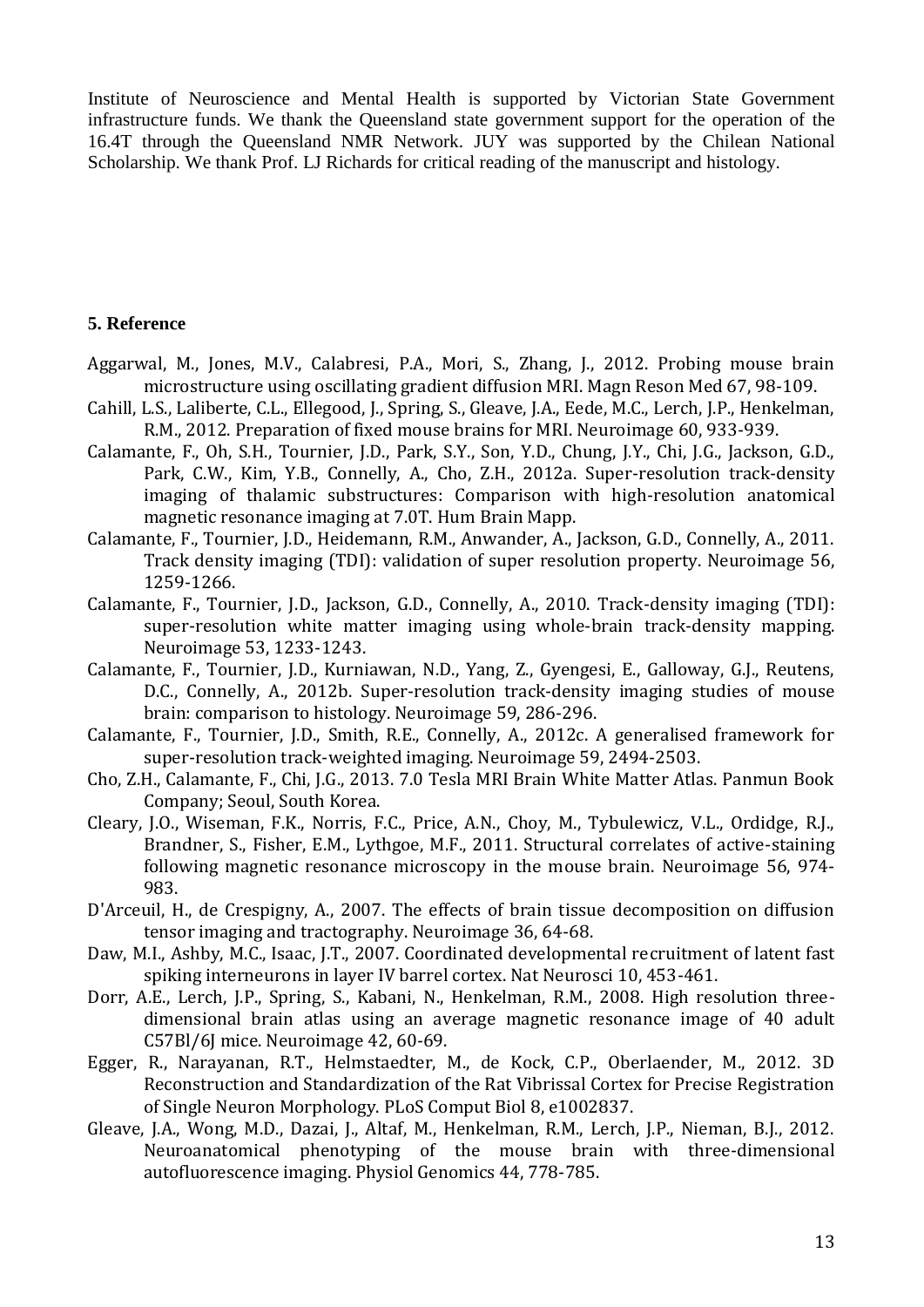- <span id="page-13-4"></span>Gonzalo-Ruiz, A., Sanz-Anquela, M.J., Lieberman, A.R., 1995. Cholinergic projections to the anterior thalamic nuclei in the rat: a combined retrograde tracing and choline acetyl transferase immunohistochemical study. Anat Embryol (Berl) 192, 335-349.
- <span id="page-13-1"></span>Grinvald, A., Hildesheim, R., 2004. VSDI: a new era in functional imaging of cortical dynamics. Nat Rev Neurosci 5, 874-885.
- <span id="page-13-18"></span>Jiang, Y., Johnson, G.A., 2010. Microscopic diffusion tensor imaging of the mouse brain. Neuroimage 50, 465-471.
- <span id="page-13-19"></span>Jiang, Y., Johnson, G.A., 2011. Microscopic diffusion tensor atlas of the mouse brain. Neuroimage 56, 1235-1243.
- <span id="page-13-12"></span>Johnson, G.A., Badea, A., Brandenburg, J., Cofer, G., Fubara, B., Liu, S., Nissanov, J., 2010. Waxholm space: an image-based reference for coordinating mouse brain research. Neuroimage 53, 365-372.
- <span id="page-13-16"></span>Kuljis, R.O., 1992. Vibrissaeless mutant rats with a modular representation of innervated sinus hair follicles in the cerebral cortex. Exp Neurol 115, 146-150.
- <span id="page-13-5"></span>Land, P.W., Simons, D.J., 1985. Cytochrome oxidase staining in the rat SmI barrel cortex. J Comp Neurol 238, 225-235.
- <span id="page-13-20"></span>Liguz-Lecznar, M., Skangiel-Kramska, J., 2007. Vesicular glutamate transporters VGLUT1 and VGLUT2 in the developing mouse barrel cortex. Int J Dev Neurosci 25, 107-114.
- <span id="page-13-7"></span>Ma, Y., Hof, P.R., Grant, S.C., Blackband, S.J., Bennett, R., Slatest, L., McGuigan, M.D., Benveniste, H., 2005. A three-dimensional digital atlas database of the adult C57BL/6J mouse brain by magnetic resonance microscopy. Neuroscience 135, 1203-1215.
- <span id="page-13-10"></span>Moldrich, R.X., Pannek, K., Hoch, R., Rubenstein, J.L., Kurniawan, N.D., Richards, L.J., 2010. Comparative mouse brain tractography of diffusion magnetic resonance imaging. Neuroimage 51, 1027-1036.
- <span id="page-13-17"></span>Mountcastle, V.B., 1957. Modality and topographic properties of single neurons of cat's somatic sensory cortex. J Neurophysiol 20, 408-434.
- <span id="page-13-0"></span>Petersen, C.C., 2007. The functional organization of the barrel cortex. Neuron 56, 339-355.
- <span id="page-13-15"></span>Petreanu, L., Mao, T., Sternson, S.M., Svoboda, K., 2009. The subcellular organization of neocortical excitatory connections. Nature 457, 1142-1145.
- <span id="page-13-2"></span>Simons, D.J., Woolsey, T.A., 1979. Functional organization in mouse barrel cortex. Brain Res 165, 327-332.
- <span id="page-13-9"></span>Tournier, J.D., Calamante, F., Connelly, A., 2007. Robust determination of the fibre orientation distribution in diffusion MRI: non-negativity constrained super-resolved spherical deconvolution. Neuroimage 35, 1459-1472.
- <span id="page-13-11"></span>Tournier, J.D., Calamante, F., Connelly, A., 2012. MRtrix: Diffusion tractography in crossing fiber regions. Int. J. Imaging Syst. Technol. 22, 53-66.
- <span id="page-13-13"></span>Tournier, J.D., Calamante, F., Gadian, D.G., Connelly, A., 2004. Direct estimation of the fiber orientation density function from diffusion-weighted MRI data using spherical deconvolution. Neuroimage 23, 1176-1185.
- <span id="page-13-8"></span>Ullmann, J.F., Keller, M.D., Watson, C., Janke, A.L., Kurniawan, N.D., Yang, Z., Richards, K., Paxinos, G., Egan, G.F., Petrou, S., Bartlett, P., Galloway, G.J., Reutens, D.C., 2012. Segmentation of the C57BL/6J mouse cerebellum in magnetic resonance images. Neuroimage 62, 1408-1414.
- <span id="page-13-6"></span>Voutsinos-Porche, B., Knott, G., Tanaka, K., Quairiaux, C., Welker, E., Bonvento, G., 2003. Glial glutamate transporters and maturation of the mouse somatosensory cortex. Cereb Cortex 13, 1110-1121.
- <span id="page-13-14"></span>Waite, P.M., Cragg, B.G., 1982. The peripheral and central changes resulting from cutting or crushing the afferent nerve supply to the whiskers. Proc R Soc Lond B Biol Sci 214, 191-211.
- <span id="page-13-3"></span>Welker, C., 1976. Receptive fields of barrels in the somatosensory neocortex of the rat. J Comp Neurol 166, 173-189.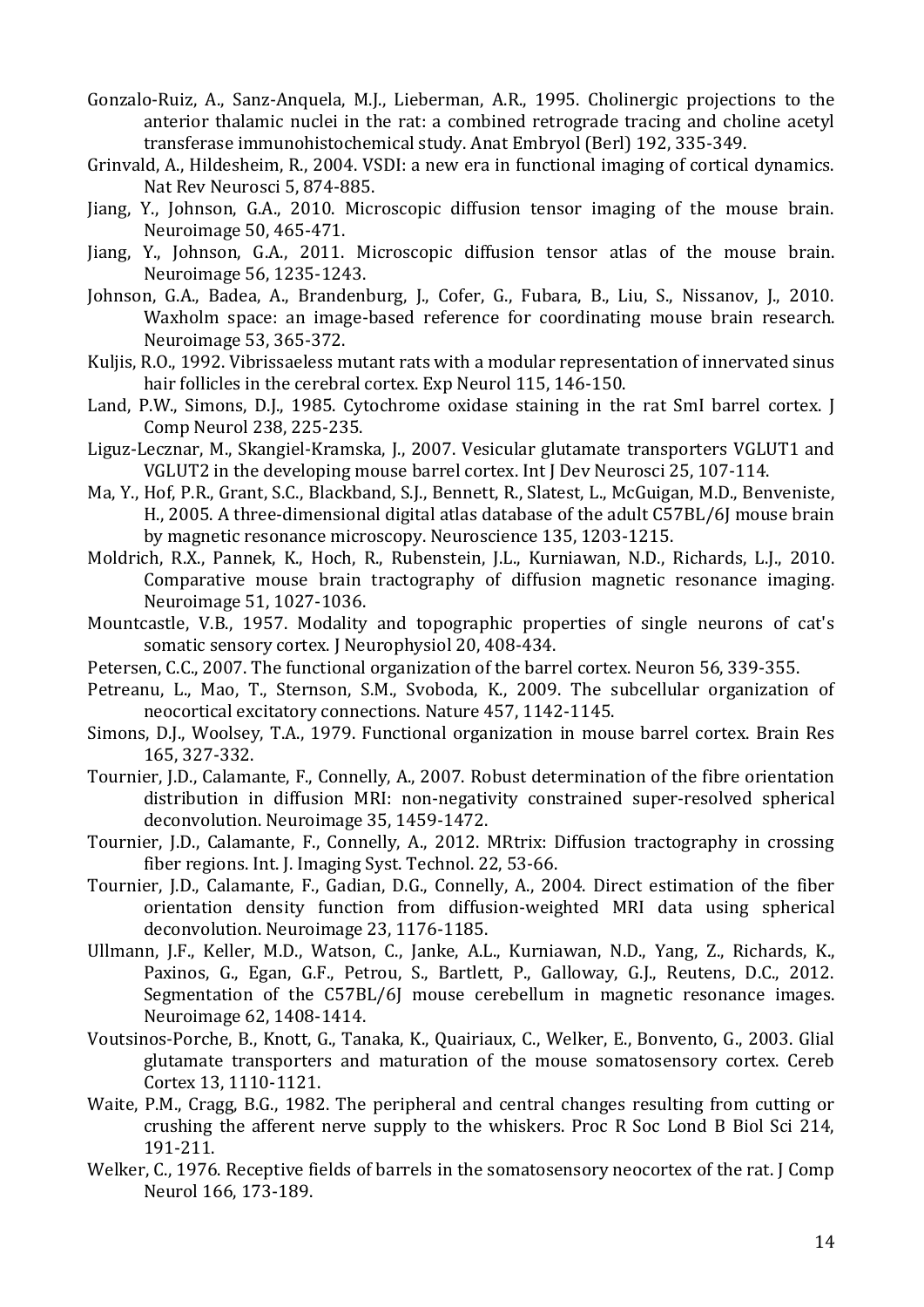- <span id="page-14-2"></span>Wimmer, V.C., Bruno, R.M., de Kock, C.P., Kuner, T., Sakmann, B., 2010. Dimensions of a projection column and architecture of VPM and POm axons in rat vibrissal cortex. Cereb Cortex 20, 2265-2276.
- <span id="page-14-0"></span>Woolsey, T.A., Van der Loos, H., 1970. The structural organization of layer IV in the somatosensory region (SI) of mouse cerebral cortex. The description of a cortical field composed of discrete cytoarchitectonic units. Brain Res 17, 205-242.
- <span id="page-14-3"></span>Yang, Z., Richards, K., Kurniawan, N.D., Petrou, S., Reutens, D.C., 2012. MRI-guided volume reconstruction of mouse brain from histological sections. J Neurosci Methods 211, 210- 217.
- <span id="page-14-1"></span>Yu, X., Glen, D., Wang, S., Dodd, S., Hirano, Y., Saad, Z., Reynolds, R., Silva, A.C., Koretsky, A.P., 2012. Direct imaging of macrovascular and microvascular contributions to BOLD fMRI in layers IV-V of the rat whisker-barrel cortex. Neuroimage 59, 1451-1460.

## **Figure Legends**

**Figure 1. Variability of barrel contrast and visibility in 3D gradient echo images.** (A-D) Systematic variations of Magnevist® concentrations used for staining 0.5 mM (A, B) and 2.5 mM (C, D) and the length of incubation time: 1 week (A, C) and 1 month (B, D) could not produce consistent enhanced visualization of the barrel structures. (E) AMBMC C57BL/6J atlas of the corresponding barrel cortex area. Representative images of the samples tested were shown in a tangential slice (~35 degrees) to the horizontal axis. The capillaries of the cortex appeared as intense black pixels in the images. Scale bars are 0.2 mm.

**Figure 2. Diffusion parametric images revealed distinct barrel structure arrangement.** As the 3D GE image, the b0 of the DWI-spin echo image, which is  $T_1$  and  $T_2$  weighted, failed to provide the barrel contrast. The overall barrel field can be seen in the FA map, where high number of terminating thalamocortical afferent axons in the barrels produces higher degree of diffusion anisotropy compared to the surrounding grey matter regions. The barrel pattern can also be detected with the CSD coefficient corresponding to the real and imaginary  $Y(l = 2, m = 1)$  term of the spherical harmonic (SH) expansion. The contrasts and delineation of the barrels shown in the FA maps, however, have much lower quality compared to the two CSD coefficient images. The following images are shown: b0 image (A), FA map (B), CSD coefficient maps:  $[0]Y(0,0)$  (C),  $[1]Im(2.2)$  (D),  $[2]ImY(2,1)$  (E),  $[3]Y(2,0)$  (F),  $[4]ReY(2,1)$  (G),  $[5]ReY(2,2)$  (H). Scale bars are 0.2 mm.

**Figure 3. Visualisation of the cortical barrel field using stTDI maps.** (A) DEC-stTDI, (B) stTDI, (C) FA-colour and (D) FA maps. Tangential slices are taken from the same position, displayed using MRView. The RGB colour indicates direction (Red: dorsal-ventral, green: medial-lateral, blue: rostral-caudal). This TDI dataset was reconstructed from 15h HARDI acquisition at 100 µm resolution. Scale bar is 0.2 mm.

**Figure 4. User's rating for the quality of barrel visualisation.** User's perception on the clarity of barrel structure is dependent on image types (A) and the resolutions of HARDI data and stTDI maps (C). Comparison between full K-space and partial Fourier acceleration acquisitions to the quality of definition for the barrel (B). The significance level  $p<0.05$ , 0.01 and 0.001, are indicated by \*, \*\*, \*\*\*, respectively.

**Figure 5. Ultra-high resolution HARDI data influenced the quality of reconstructed TDImaps.** A 3mm cortical slab was imaged using ultra-high resolution 3D HARDI acquisitions at 100 micron (A-B) and 48μm (C-D). Fiber-tracking was performed after CSD (*l*<sub>max</sub>=6) with 65 million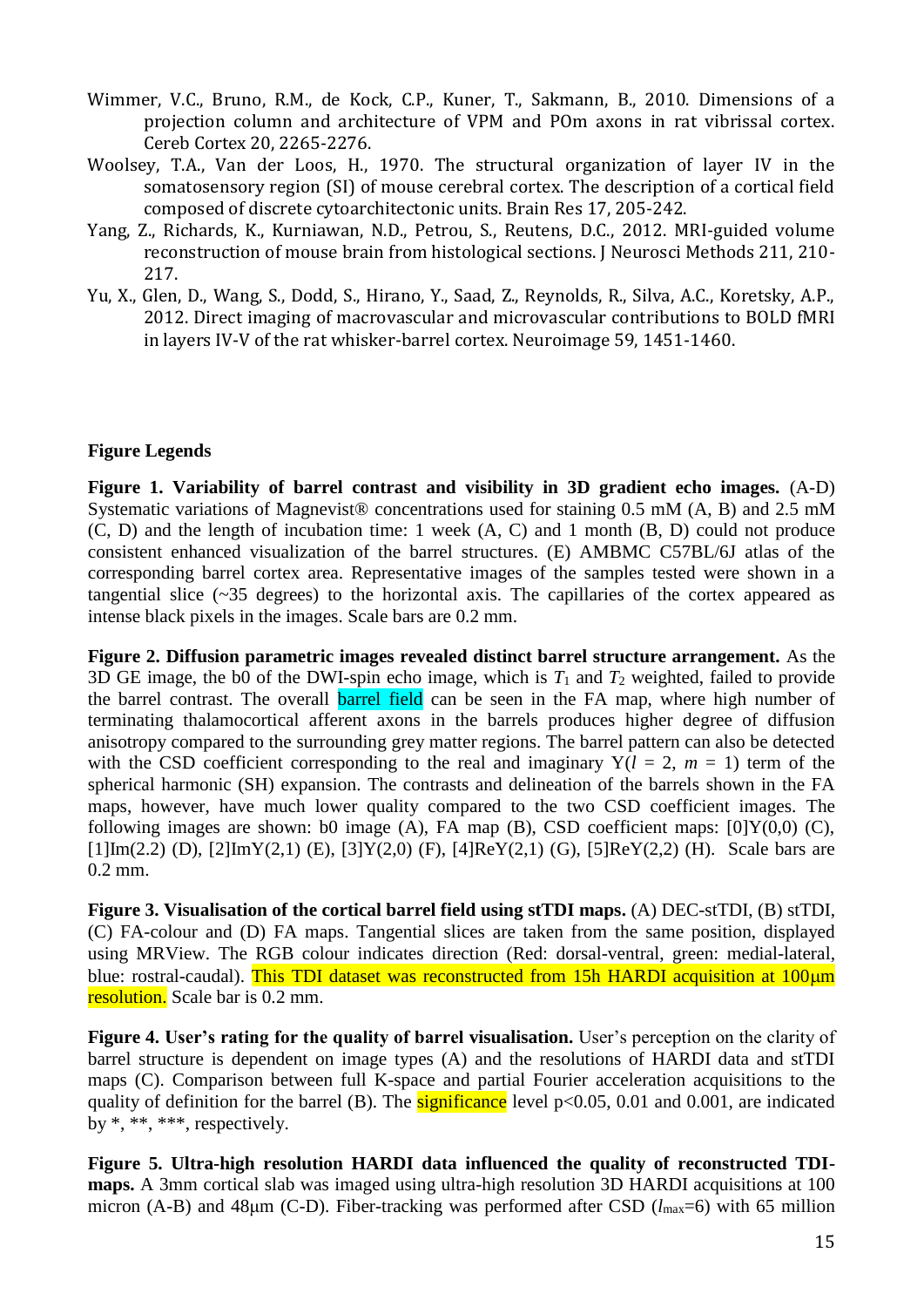tracks. stTDI maps were reconstructed using 20 μm (A,C) and 10 μm grids (B,D). Scale bars are 0.2 mm.

**Figure 6. Comparison of stTDI, FA maps and gradient echo images acquired using ultra-high resolution microimaging.** A cortical slab containing barrel cortex was prepared to fit into a 5mm solenoid coil.  $(A, B, D, E)$  are matching tangential slice images of the sample.  $(A)$   $48\mu m$  resolution colour-encoded FA map, (B)  $\frac{48 \text{mm} \text{ HARDI with 10} \mu \text{m grid resolution}$  DEC-stTDI map, (D) 10  $\mu \text{m}$ resolution 3D GE image, and  $(E)$   $\frac{48 \mu m}{m}$  resolution FA map. Individual barrels can be seen as hypointensity areas in the DEC-stTDI and FA map. (C) and (F) are DEC-stTDI and FA map coronal slice images taken at the plane marked by dashed line in (B), showing the arrangement of the barrel nuclei in layer IV of the cortex. Scale bar is 0.2 mm.

**Figure 7. Combination of multiple trials of fiber-tracking and stTDI reconstructions can be used to improve the delineation of the barrels.** 10 stTDI maps were calculated where each dataset was generated with 10 million tracks calculated using probabilistic streamlines from the same acquired HARDI dataset (9 of 10 maps (1-9) are shown in the figure). The delineation of the barrel improves as the TDI maps from 10 runs are averaged (A). A comparison between 10 stTDI runs showed that the cortex area has low standard deviation (STDEV) (B), with the variation (STDEV/mean) in the barrels is higher than the surrounding grey matter tissue (C). (D-G) and (H-K) showed the average of DEC stTDI and stTDI maps, and STDEV and variation maps in the coronal and transverse orientations. A relatively high variation compared to the surrounding tissue is also observed in the hippocampus. Scale bars are 0.2 mm and the unit is the number of tracks per  $(20 \mu m)^3$  grid.

**Figure 8. Correlation of the barrel cortex structure obtained from whole-brain diffusion MRI and histology.** (A) To cut the cortical slab, the brain was placed in a holder to tilt its position along the rostral-caudal axis by 35 degrees and along the medial lateral axis by 25 degrees. (B) Coronal slice of a mouse brain showing the position of the barrel cortex and the injection site of adenoassociated virus expressing td-Tomato fluorescent protein at the VPM. The dashed lines are 35 degrees angled from the horizontal plane. (C) Td-tomato fluorescent histology tangential slice. (D) Registered whole-brain stTDI map to the fluorescence image (C) with the arc/row designations shown. Note that the contrast of the stTDI image was inverted to aid registration and visualisation. This TDI dataset was reconstructed from 15h HARDI acquisition at 100µm resolution. Scale bars are 0.2 mm.

**Figure 9. Detection of changes in barrel field post infraorbital transection.** Mice (M1, M2, M3) were subjected to a unilateral partial infraorbital surgery at P2 and *ex-vivo* brains (P30) were imaged with *ex-vivo* stTDI (A, C, E, G) followed by immunofluorescence staining using VGLUT2 (B, D, F, H)**.** Barrel field images were shown on both hemispheres, where the right/ipsilateral hemisphere's barrel fields (top row: A, B, C, D) were used as controls and the contralateral barrel fields (bottom row: E, F, G, H) were affected by nerve transection. Affected areas with missing barrels were marked with dashed lines. The histology of M3 was not performed, as the barrel TDI appeared normal. Scale bars are 0.2 mm.

**Supplementary Figure S1.** Example of the questions provided to blinded expert researchers to determine the following effects on the clarity of barrel visualisation using MRI: (1) image types; (2) full K-space and Partial Fourier-encoding acceleration; and (3) the resolutions of HARDI and stTDI.

**Supplementary Figure S2**. Comparison of 3D reconstruction of tangential histological slices of the barrel fields (A) after registration to stTDI map (B). Note that the intensity of the stTDI maps is displayed with inverted grey-scale contrast. Scale bars are 0.2 mm.